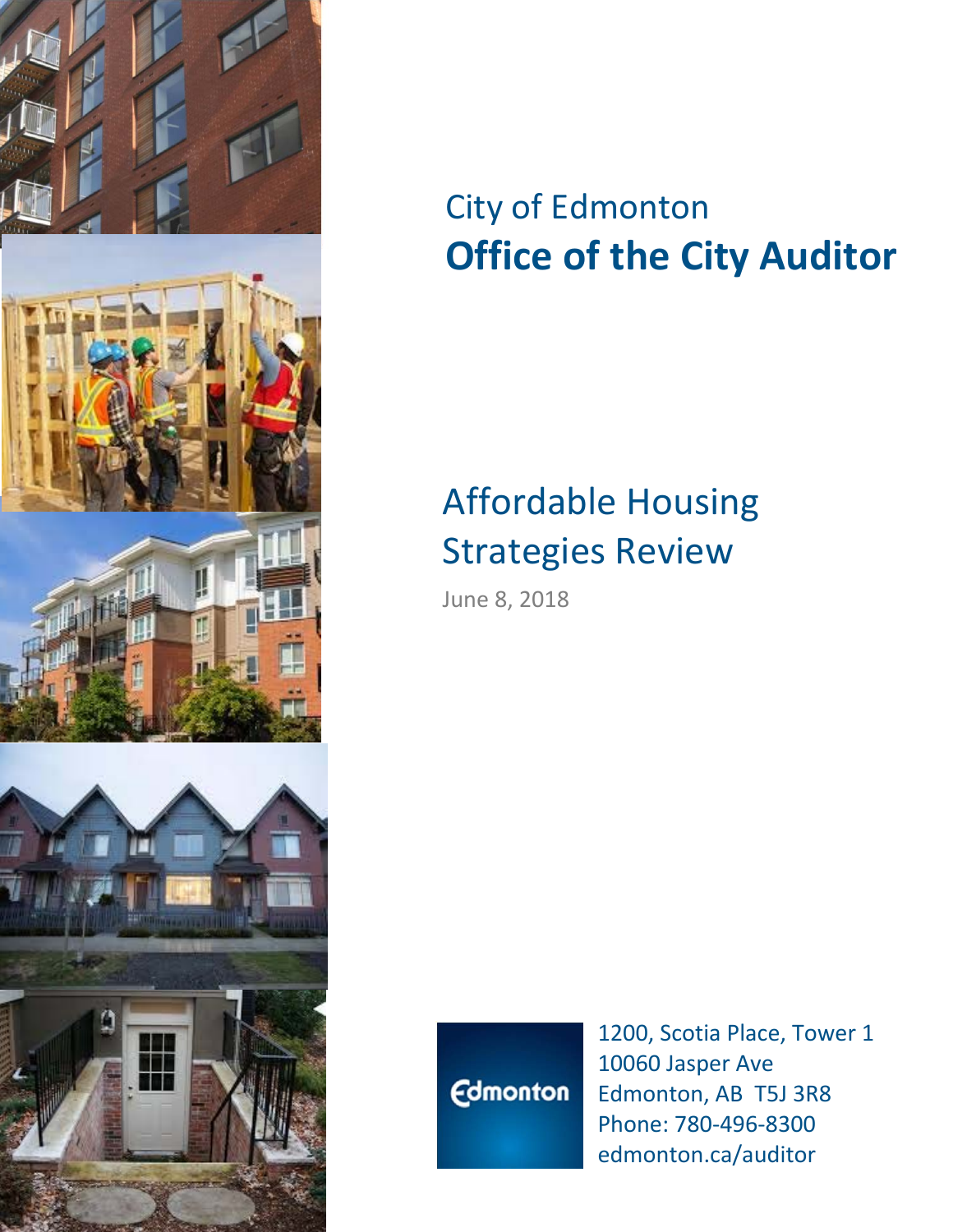| <b>Report Highlights</b> |                                                                                                                                                                                                                                                                                                                                                |
|--------------------------|------------------------------------------------------------------------------------------------------------------------------------------------------------------------------------------------------------------------------------------------------------------------------------------------------------------------------------------------|
|                          |                                                                                                                                                                                                                                                                                                                                                |
|                          |                                                                                                                                                                                                                                                                                                                                                |
|                          |                                                                                                                                                                                                                                                                                                                                                |
|                          |                                                                                                                                                                                                                                                                                                                                                |
|                          |                                                                                                                                                                                                                                                                                                                                                |
|                          |                                                                                                                                                                                                                                                                                                                                                |
|                          |                                                                                                                                                                                                                                                                                                                                                |
|                          |                                                                                                                                                                                                                                                                                                                                                |
| <b>Objectives</b>        | To identify and describe the priorities and objectives of<br>Cornerstones II and the Affordable Housing Strategy.                                                                                                                                                                                                                              |
|                          | To determine if the priorities and objectives of Cornerstones II<br>were achieved and the progress to date on the Affordable<br>Housing Strategy.                                                                                                                                                                                              |
|                          | To determine whether a lack of available funding, the<br>effectiveness of programs, grant management, performance<br>measurement, or compliance with policies prevented the<br>achievement of the priorities and objectives of Cornerstones II,<br>or have affected the progress in achieving the goals of the<br>Affordable Housing Strategy. |
| <b>Scope</b>             | The scope of this review is limited to Cornerstones II, the<br>Affordable Housing Strategy, and the affordable housing<br>policies in place at the time of the review (December 2017 to<br>February 2018). We did not review the strategies that<br>specifically related to homelessness.                                                      |
| <b>Statement of</b>      | This project was conducted in accordance with the                                                                                                                                                                                                                                                                                              |

Professional Practice

International Standards for the Professional Practice of Internal Auditing.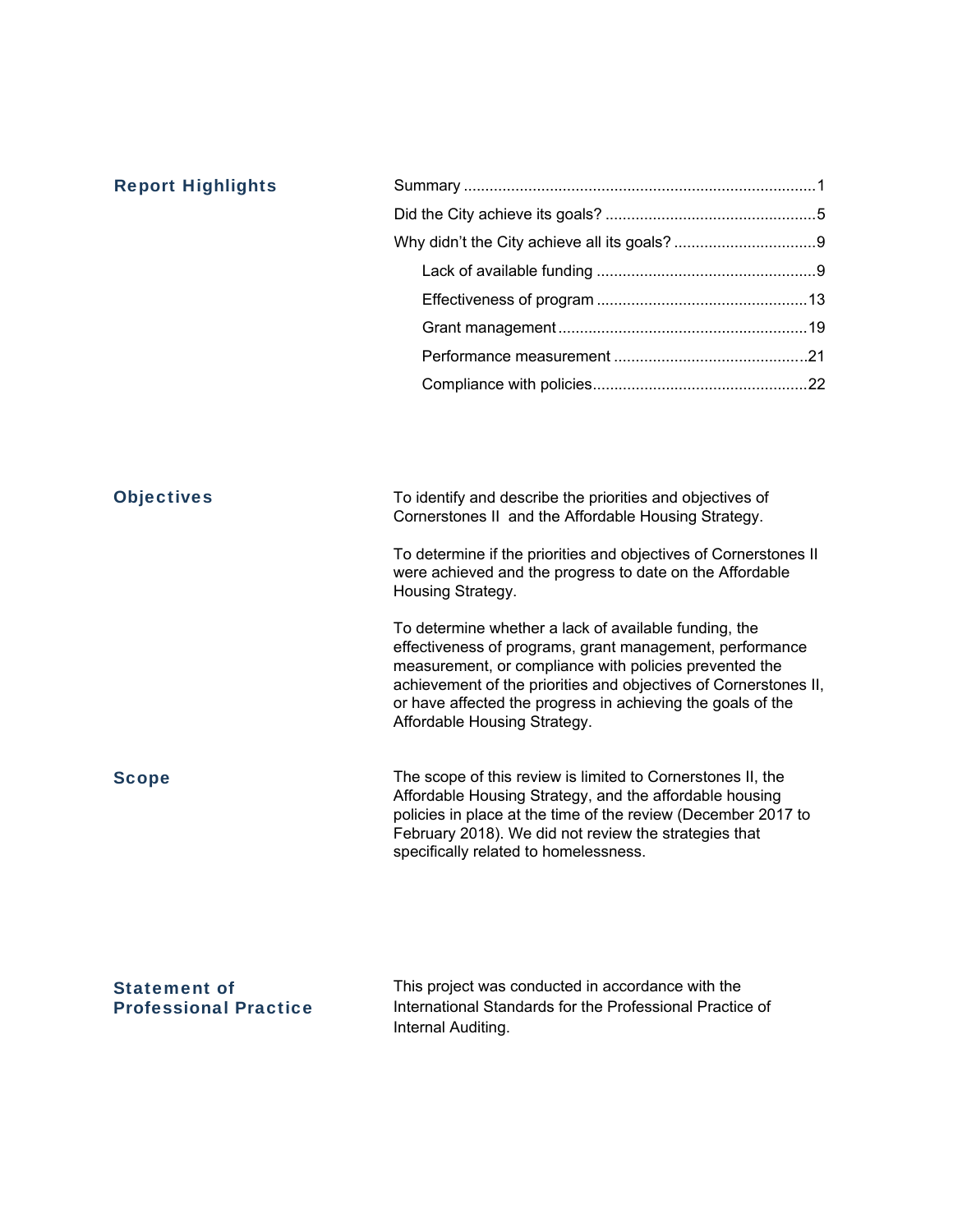

### Executive Summary

The City of Edmonton views the provision of affordable housing as a core municipal purpose and as an important component of local infrastructure. Our review of the City's affordable Housing Strategies included Cornerstones II: Renewing the Commitment: Edmonton's Plan for Affordable Housing 2012 -2016 (Cornerstones II) and the Affordable Housing Strategy (2016- 2025). From 2012 to 2017 the City budgeted \$33.5 million to spend on affordable housing.

The first part of our review was to identify what we could measure relating to Cornerstones II and the Affordable Housing Strategy and then to determine if the City achieved those measurable items.

Cornerstones II included an evaluation matrix with 10 measures with targets. We assessed the City's achievement of these targets and found it had achieved 4 of them and did not achieve 3 of them. We were unable to determine if the remaining 3 were achieved as the required targets were not set.

In the Affordable Housing Strategy we identified 18 implementation actions relating to affordable housing (not including those relating to homelessness). Of these, we found that the City has achieved 3, is behind schedule on 9, and 6 are not yet due.

During our risk assessment we identified five potential barriers to the achievement of the measures and targets for Cornerstones II, and the implementation actions in the Affordable Housing Strategy. We reviewed these areas to determine the impact they may have had and if any improvements could be made to increase the City's effectiveness in achieving its goals.

Overall, we found that the lack of available funding from other levels of government and the effectiveness of some programs impacted the City's achievement of the targets and actions. Grant management, performance measurement, and compliance with policies did not have an impact. We also found that the following improvements could be made to help increase the City's effectiveness in achieving its goals.

#### Potential barriers to goal achievement:

Lack of available funding Effectiveness of programs Grant management Performance measurement Compliance with policies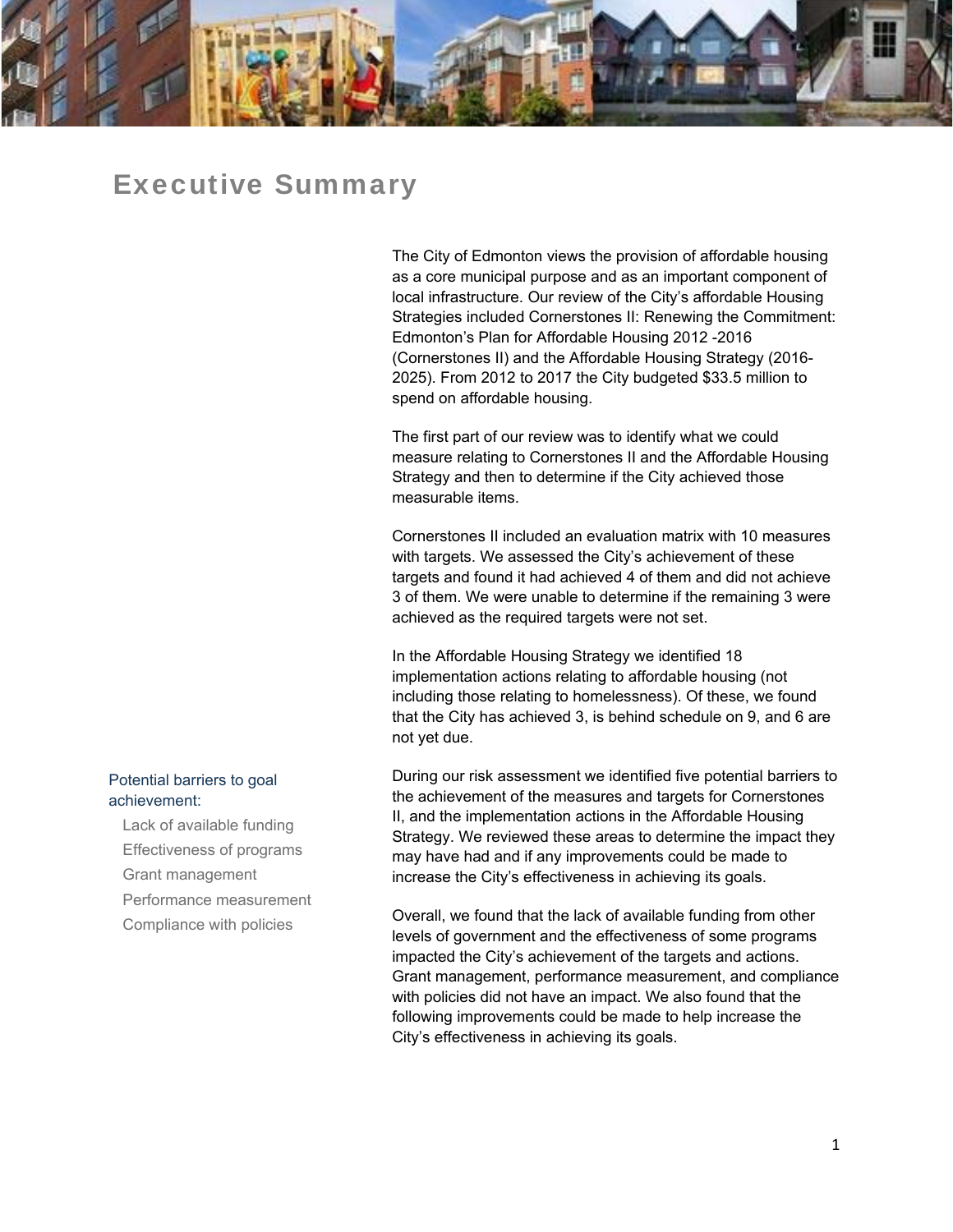

## Summary of Recommendations

#### Recommendation 1

Improve financial tracking

Need to formalize, document, and implement a process to track affordable housing commitments and expenditures.

#### Recommendation 2

Review developer sponsored affordable housing program

Need to assess the effectiveness of the Developer Sponsored Affordable Housing Program and policy to ensure its objectives are aligned with those of the Housing and Homelessness Area and Council.

#### Recommendation 3

Comply with Grant and Other City Contributions Directive

Need to ensure the grant programs administered by the Housing and Homelessness Area are in compliance with applicable City Directives, specifically relating to Performance Monitoring and Closing and Reporting Procedures stages of the Grant Administration Cycle.

#### Recommendation 4

Develop a performance management framework Need to develop and implement a formal performance management framework.

#### Recommendation 5

Update policies

Need to ensure the City policies relating to affordable housing are reviewed and updated to ensure they align to the goals and objectives of the City in relation to affordable housing.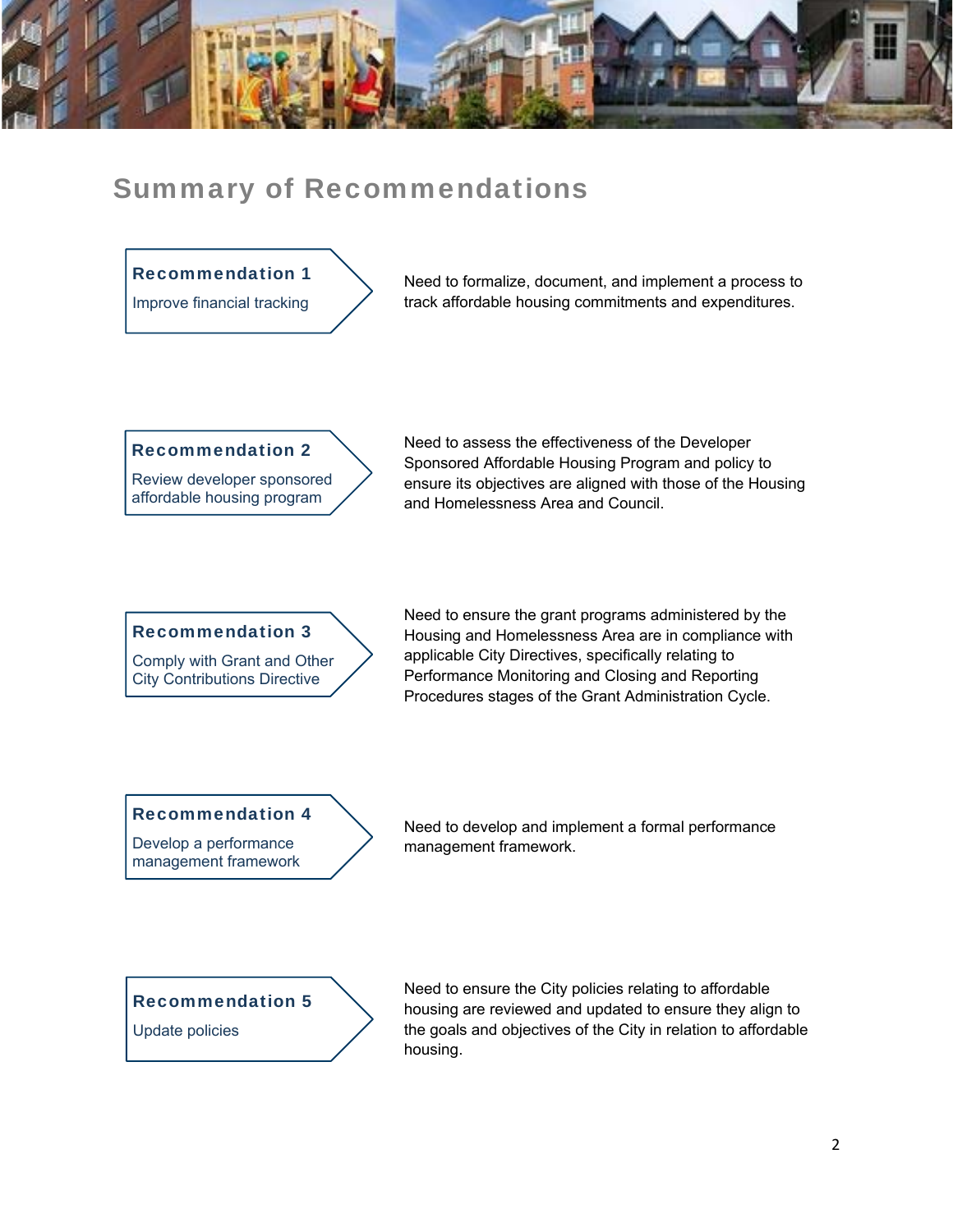

# Background

What is affordable housing?

Affordable housing includes housing provided by the private, public, and not-for-profit sectors, and comes in all forms of housing tenure (i.e., rental, ownership, and cooperative ownership). In Canada housing is considered affordable if shelter costs account for less than 30 percent of before-tax household income.

The City of Edmonton views the provision of affordable housing as a core municipal purpose and as an important component of local infrastructure. Council's vision for affordable housing, directed by The Way We Grow (Edmonton's Municipal Development Plan) and The Way We Live (Edmonton's People Plan), encourages the increased development of affordable housing and emphasizes the importance of housing choice and neighborhood diversity and inclusion.

#### History of the City's Affordable Housing **Strategies**

In 2005, City Council approved Cornerstones: Edmonton's Plan for Affordable Housing, 2006 to 2011 (Cornerstones I). The City allocated \$25 million to the plan to accomplish its two primary objectives:

- 1. Increase the supply of long-term affordable housing in Edmonton by 2,500 units; and,
- 2. Enable the City to advocate for increased income support and support services to meet short-term housing needs.

In 2011, the City developed Cornerstones II: Renewing the Commitment: Edmonton's Plan for Affordable Housing 2012- 2016 (Cornerstones II). The vision of Cornerstones II is for the City to take a proactive leadership role, to enable access to diverse and inclusive housing across the city and Capital Region. To achieve this vision the City laid out the following five program objectives:

- 1. Increase affordable housing supply
- 2. Catalyst for market housing
- 3. Catalyst to achieve positive community outcomes
- 4. Advocacy to meet other housing and support needs
- 5. Improvement in program delivery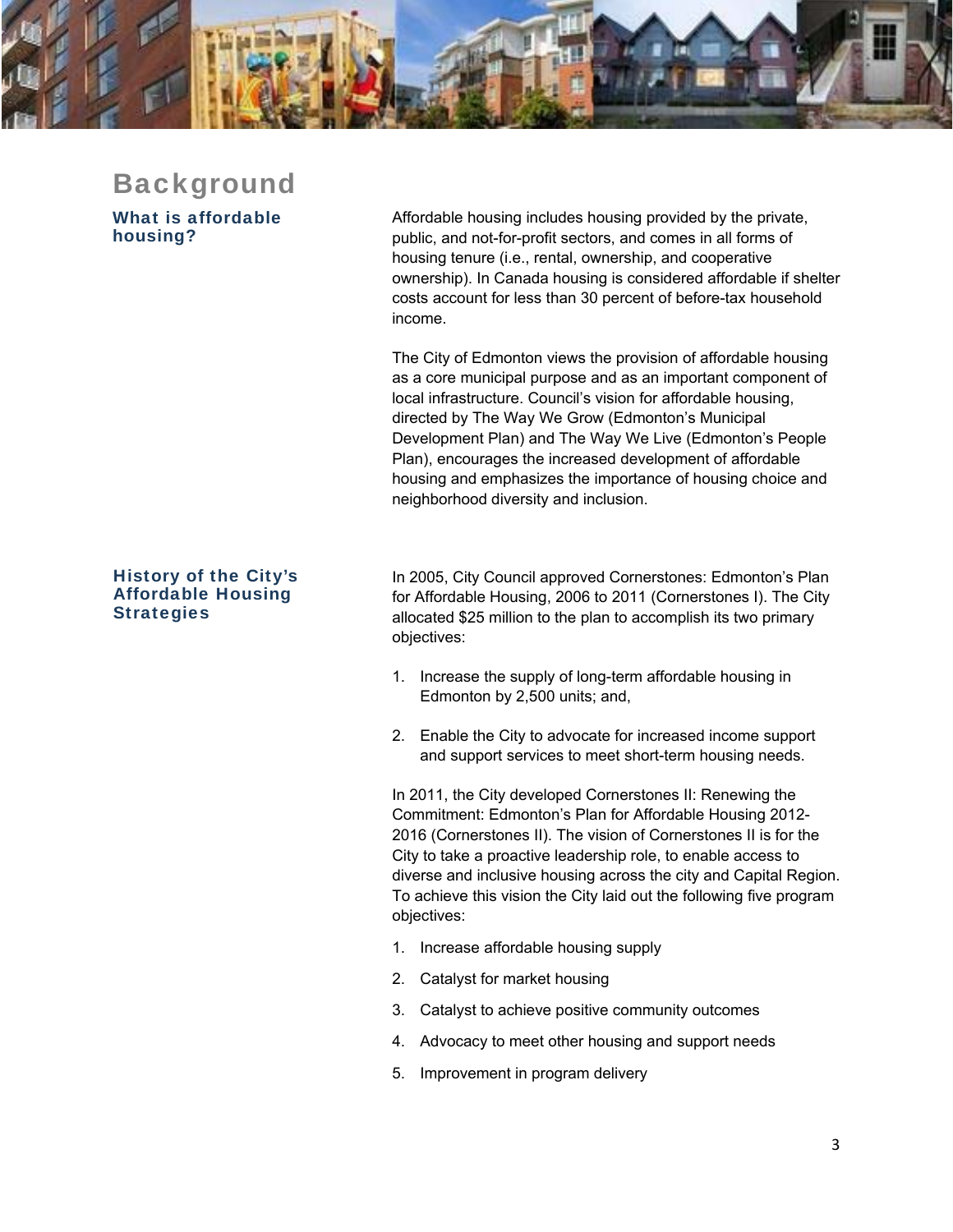Cornerstones II also includes specific outcomes, measures, and targets.

The budget for Cornerstones II included base funding of \$2.5 million per year, with access to an additional \$3.5 million per year based on overall City of Edmonton year-end surpluses.

In 2015, the City produced the Affordable Housing Strategy (2016-2025). This strategy includes the following four goals:

- 1. Increase the supply of affordable housing in all areas of the City.
- 2. Maintain the supply of affordable housing and market rental housing.
- 3. Enable stable residential tenancies and transition people out of homelessness.
- 4. Anticipate, recognize and coordinate action to respond to housing and homeless needs.

The strategy also includes specific objectives, strategies, and action plans for each of the goals. As well, it includes as an implementation road map (timing for completion of objectives) and performance measures.

Funding for the Affordable Housing Strategy comes from the Affordable Housing Investment Plan that was approved by Council in 2016. The annual budget for this strategy is equal to the annual amounts provided for Cornerstones II from 2012 to 2016 (\$6 million per year).

All of these plans identify the need for collaboration and partnership with other levels of government, the private sector, and communities in order to fully achieve their objectives.

The Housing and Homelessness Area (the Area) manages the City's work on affordable housing. At the time of this review the Area resided under the Chief of Staff of the City Manager's Office. In April 2018, the City moved the Area to the Social Development Branch in the Citizen Services Department.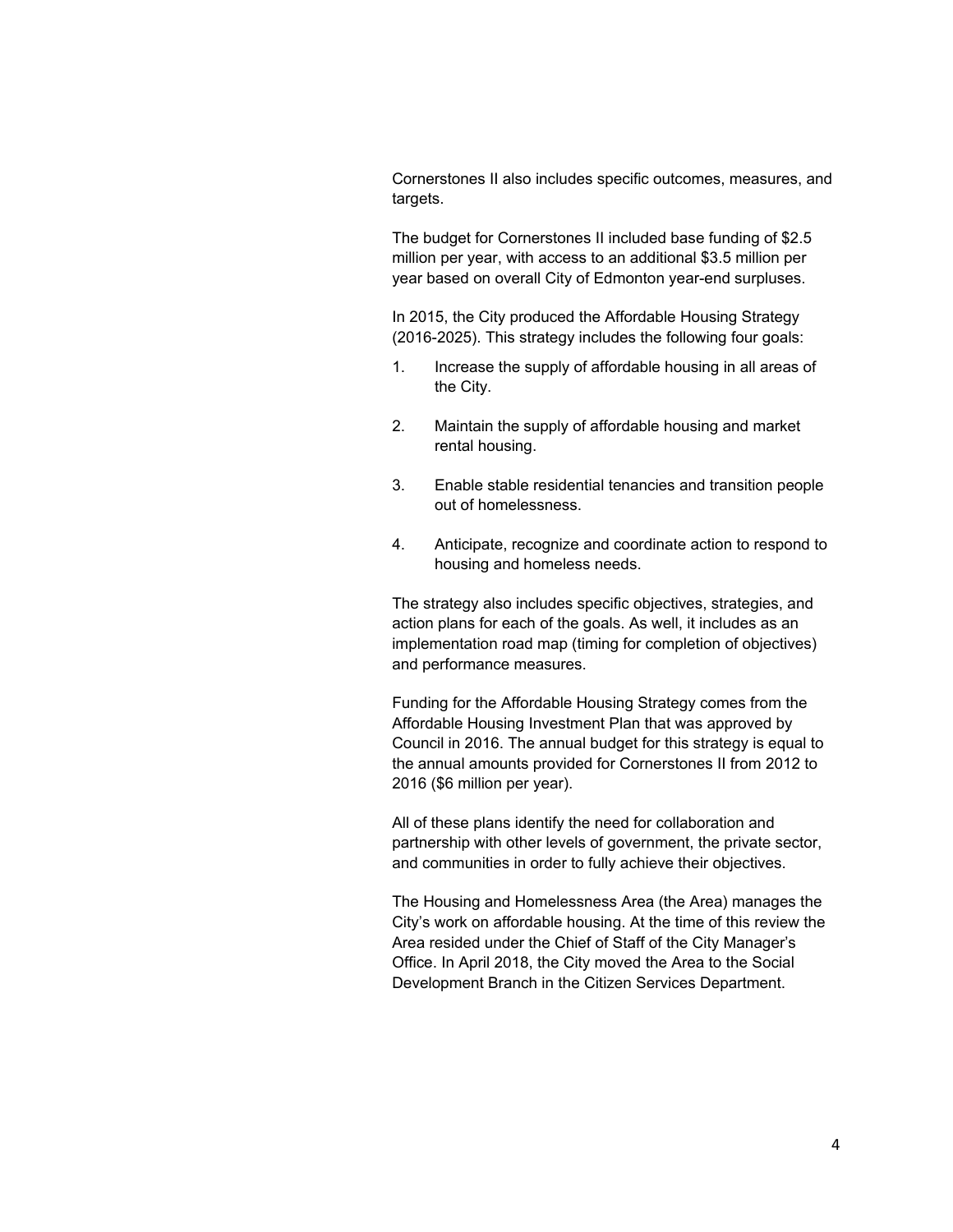

## Did the City achieve its goals?

The first part of this review was to identify what we could measure relating to Cornerstones II and the Affordable Housing Strategy and then to determine if the City achieved those measurable items.

#### Cornerstones II

The City achieved 4 of 10 targets.

Cornerstones II provided the parameters for the City to invest up to \$6 million per year between 2012 and 2016 into affordable housing. The Terms of Reference for the program included a proposed evaluation matrix with measures and targets relating to the following four outcomes:

- 1. Housing availability and choice
- 2. Urban form and transportation mode
- 3. Inclusive projects and neighbourhoods
- 4. Program efficiency and accountability

The matrix included 10 measures with targets related to the outcomes. We assessed the City's achievement of these targets and found it achieved 4 of them and did not achieve 3 of them. The remaining 3 required specific targets to be set, which were not, so we were unable to determine if these measures were achieved. Table 1 provides the measures and targets and our assessment results.

It should be noted that the achievement of these targets required collaboration, partnerships with, and funding from other levels of government, the private sector, and communities. Further discussion on the reasons why the City did not achieve all of the targets set in Cornerstones II is also included in this report.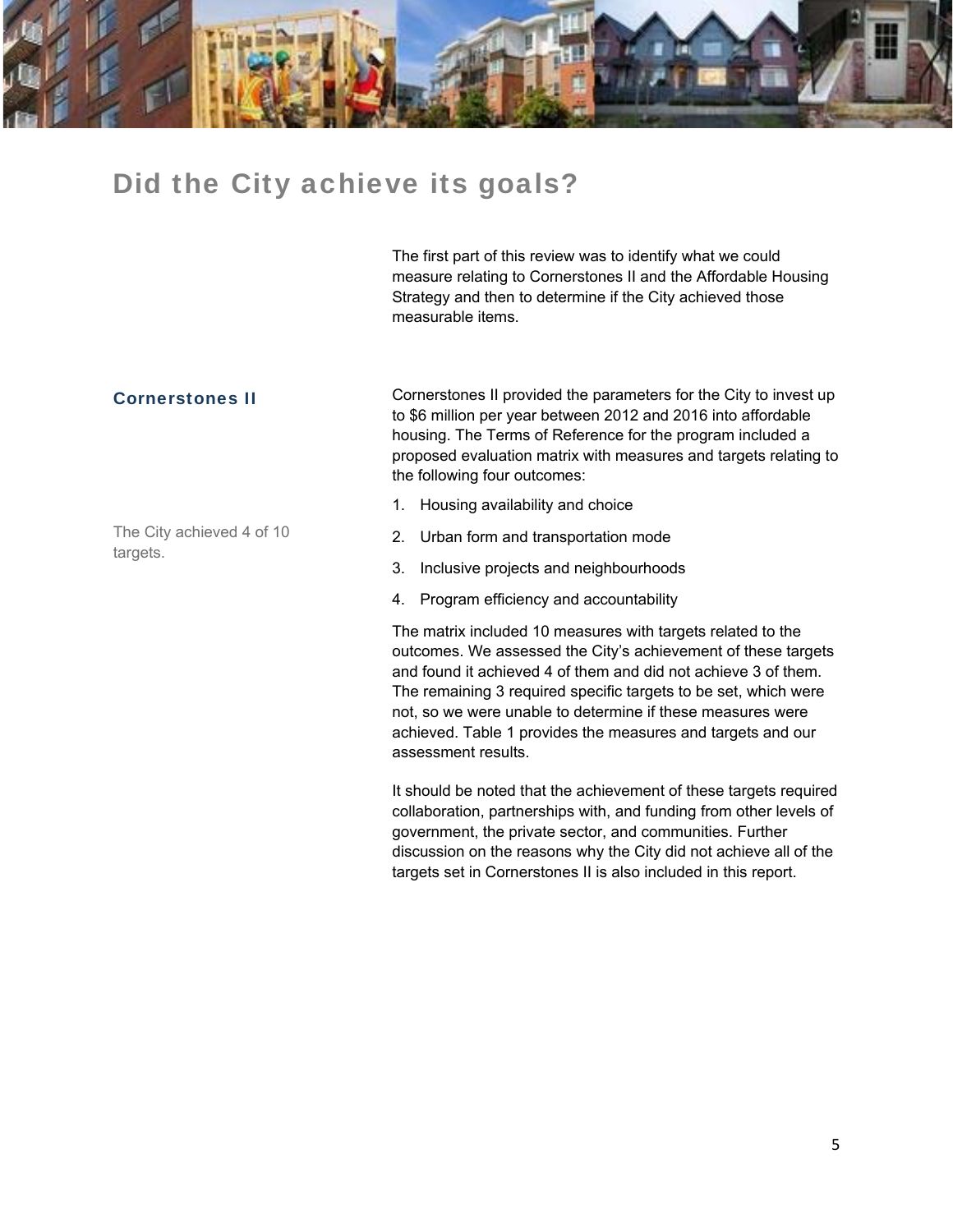

Ш

#### Table 1: Cornerstones II Achievements

**The City achieved 4 of 10 performance targets. The other 6 were not achieved or are unknown.** 

| <b>Measure</b>                                                                                                                                                      | <b>Target</b>                                                                                                                                                                                                       | <b>Achieved?</b>                         |
|---------------------------------------------------------------------------------------------------------------------------------------------------------------------|---------------------------------------------------------------------------------------------------------------------------------------------------------------------------------------------------------------------|------------------------------------------|
| Number of Cornerstones Affordable<br>Housing units created                                                                                                          | 2,500 units                                                                                                                                                                                                         | No.<br>(776 units<br>committed to)       |
| Number of new inclusive market housing<br>units leveraged                                                                                                           | 2,500 units                                                                                                                                                                                                         | <b>No</b><br>(# of units not<br>tracked) |
| Number of opportunities created to<br>encourage private sector to deliver<br>innovative/creative industry-leading built<br>forms                                    | 1 pilot/demonstration project approved<br>for implementation per year.                                                                                                                                              | Yes                                      |
| Develop new affordable home ownership<br>models                                                                                                                     | Test new home ownership models<br>based on affordable home equity model<br>and limited equity cooperative model.                                                                                                    | Yes                                      |
| Promote investments in Council approved<br>higher density areas such as the central<br>core, Transit Oriented Development<br>nodes, and other revitalization zones. | Number of units delivered in Council<br>designated priority zones (TBD) and<br>TOD nodes (TBD).                                                                                                                     | Unknown<br>(Target not set)              |
| All projects developed to minimum Capital<br>Region Growth Plan required density                                                                                    | All projects developed at 30-45<br>units/hectare density.                                                                                                                                                           | Yes                                      |
| Delivery of housing projects that achieve<br>a mixed use and mixed tenure, blending<br>affordable and market housing, at the<br>project or neighbourhood level      | Number of affordable units and market<br>units by project and neighbourhood.<br>All projects move neighbourhoods<br>closer to Council approved targets for<br>the ratio of non-market housing to<br>market housing. | Unknown<br>(Target not set)              |
| Enhanced community safety and security                                                                                                                              | All projects meet Crime Prevention<br>Through Environment Design criteria.<br>Property management of all projects<br>based on Good Neighbour operating<br>principles.                                               | Yes                                      |
| Move from grants based on 20-year<br>leasebacks to City purchase of units<br>(ownership in perpetuity)                                                              | Target number of units to be delivered<br>through each method (TBD)                                                                                                                                                 | Unknown<br>(Target not set)              |
| Improved agreement compliance                                                                                                                                       | All projects inspected as part of<br>development approvals process.<br>All projects inspected post occupancy<br>by the Residential Enforcement Team.<br>All projects meet annual reporting<br>requirements.         | <b>No</b>                                |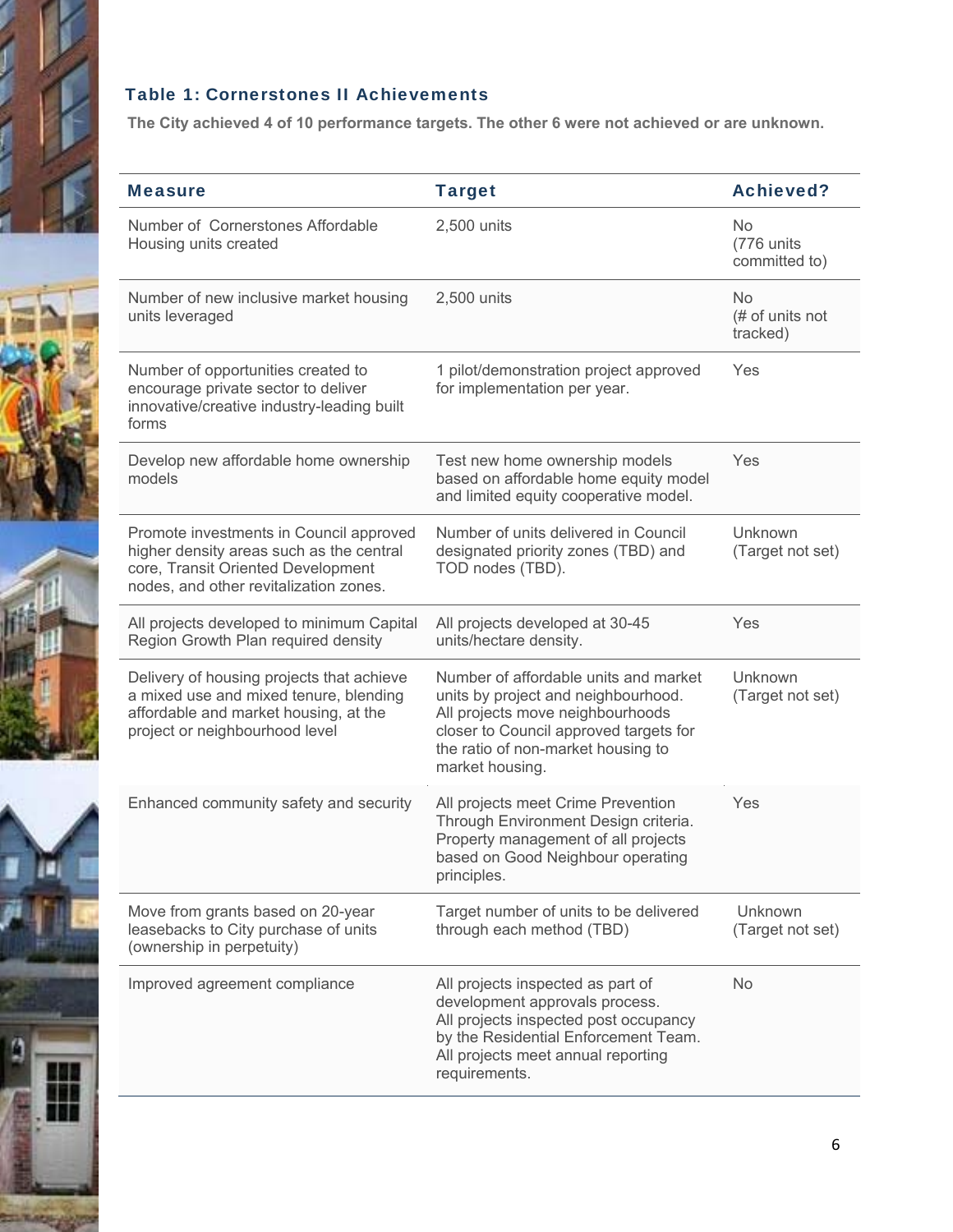#### Affordable Housing Strategy

The City achieved 3 of 18 implementation actions.

The Affordable Housing Strategy is meant to guide the City's involvement in affordable housing for 10 years (2016-2025). It includes an implementation road map that summarizes the implementation plans of the Strategy and provides a timeline for completion. The road map implementation actions with timelines are separated under the following four goals:

- 1. Increase the supply of affordable housing in all areas of the **City**
- 2. Maintain the supply of affordable housing and market rental housing
- 3. Enable stable residential tenancies and transition people out of homelessness
- 4. Anticipate, recognize and coordinate action to respond to housing and homeless needs

We identified 18 implementation actions relating to affordable housing (not including those relating to homelessness). Of these, the Area has achieved 3, they are behind schedule on 9, and 6 are not yet due $^{\rm 1}$ . Table 2 summarizes our findings

 $\frac{1}{1}$  For the purpose of the review we considered an action to be "Not yet  $\frac{1}{1}$ due" if the timeline ended in quarter four of 2017 or later.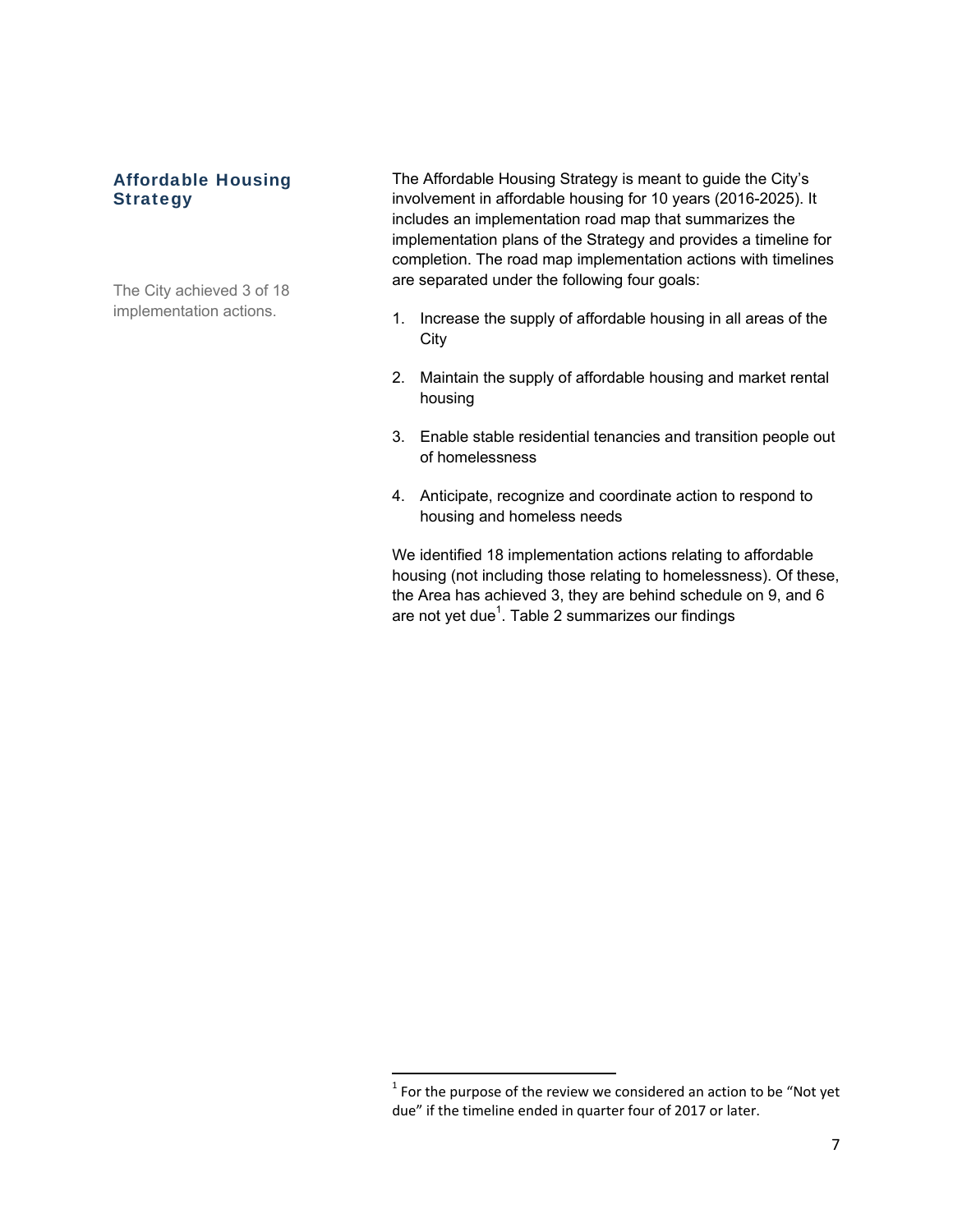

**The City achieved three implementation actions. Nine are behind schedule. Six are not yet due.** 

| <b>Implementation Actions</b>                                                                                                                       | <b>Timeline</b>       | <b>Achieved?</b> |
|-----------------------------------------------------------------------------------------------------------------------------------------------------|-----------------------|------------------|
| Develop a Housing Investment Plan (2017-2018) including a new<br>monitoring and evaluation process for City housing programs                        | Q4 2015-<br>Q2 2016   | No - In progress |
| Perform a study regarding a new housing investment and<br>management model for City-owned affordable housing units                                  | Q3 2016 -<br>Q2 2017  | No - In progress |
| Review and update City policies relating to affordable housing<br>(C435, C436, & C437)                                                              | Q1- Q4 2016           | No - In progress |
| Review of City land dedication policies and procedures for affordable<br>housing and creation of a new policy                                       | Q1- Q4 2016           | No - In progress |
| Develop a long term strategy for maintaining and regenerating the<br>City housing portfolio                                                         | $Q32016 -$<br>Q4 2017 | Not yet due      |
| Develop a strategy to incorporate affordable housing units as a<br>component of other municipal buildings                                           | Q4 2016               | No - In progress |
| Creation of a new Housing Facilitator position within the Housing<br>and Homelessness Section                                                       | Q1 2016               | Yes              |
| Perform a feasibility study on affordable housing fund development                                                                                  | Q3 2016               | No - Not Started |
| Complete an evaluation of internal regulations and processes for<br>affordable housing                                                              | Q4 2017               | Not yet due      |
| Development of a new advocacy plan for affordable housing                                                                                           | Ongoing               | Not yet due      |
| Update to the Housing Accountability Framework                                                                                                      | Q1 2017               | No - Not Started |
| Complete a study on multi-sectoral approaches to housing<br>enforcement                                                                             | Q4 2017               | Yes              |
| Implementation of the recommendations from the Social Housing<br>Regeneration Advisory Group, including the creation of the Centre of<br>Excellence | 2016,<br>ongoing      | Not yet due      |
| Create an annual research plan with program objectives, priorities<br>and schedule                                                                  | Ongoing               | Not yet due      |
| Create an annual report on housing needs in Edmonton.                                                                                               | Ongoing               | Not yet due      |
| Develop an information and awareness campaign to promote the<br>need for affordable housing in Edmonton                                             | Q4 2015               | Yes              |
| Perform a review of human rights for affordable housing<br>development                                                                              | Q4 2016               | No - In progress |
| Perform a review of Housing and Homelessness communication<br>processes                                                                             | Q1 2016               | No - In progress |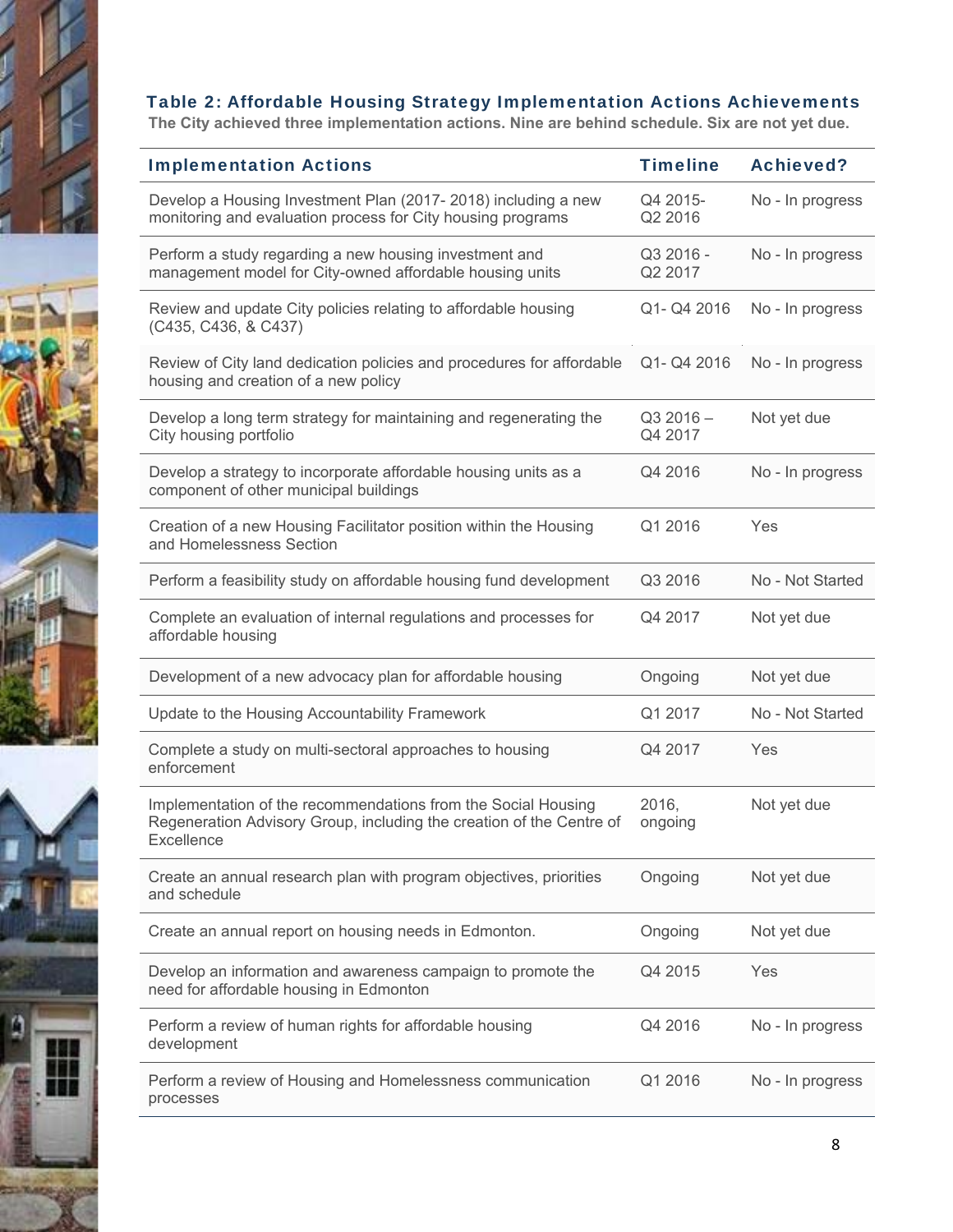

## Why didn't the City achieve all of its goals?

#### Potential barriers to goal achievement:

Lack of available funding Effectiveness of programs Grant management Performance measurement Compliance with policies

The second part of this review was to determine whether the five barriers identified during our risk assessment prevented the achievement of the measures and targets in Cornerstones II or have affected the progress in achieving the implementation actions of the Affordable Housing Strategy.

Overall we found that the lack of funding from other levels of government and the effectiveness of some programs impacted the City's achievement of Cornerstones II measures and the progress in achieving the implementation actions of the Affordable Housing Strategy. As well we found that grant management, performance measurement, and compliance with policies did not directly affect the City's achievement of Cornerstones II measures or progress in achieving the implementation actions of the Affordable Housing Strategy.

#### Lack of Available Funding

The lack of available funding did impact the City's ability to achieve some of the targets set in Cornerstones II. Specifically, creating affordable housing units and leveraging inclusive market units. Management indicated that the City set these targets assuming it would continue to receive funding from other levels of government. The City did not receive funds from the federal or provincial governments for affordable housing between 2012 and 2017. Therefore, it was unable to use City money to leverage the creation of additional affordable housing and inclusive market housing from funding provided by other levels of government.

The Area can improve its current financial tracking process.

As well, the Area could improve its current financial tracking process so that when new money does become available from the Provincial and Federal Governments they will have the reliable financial information they require to effectively leverage that money.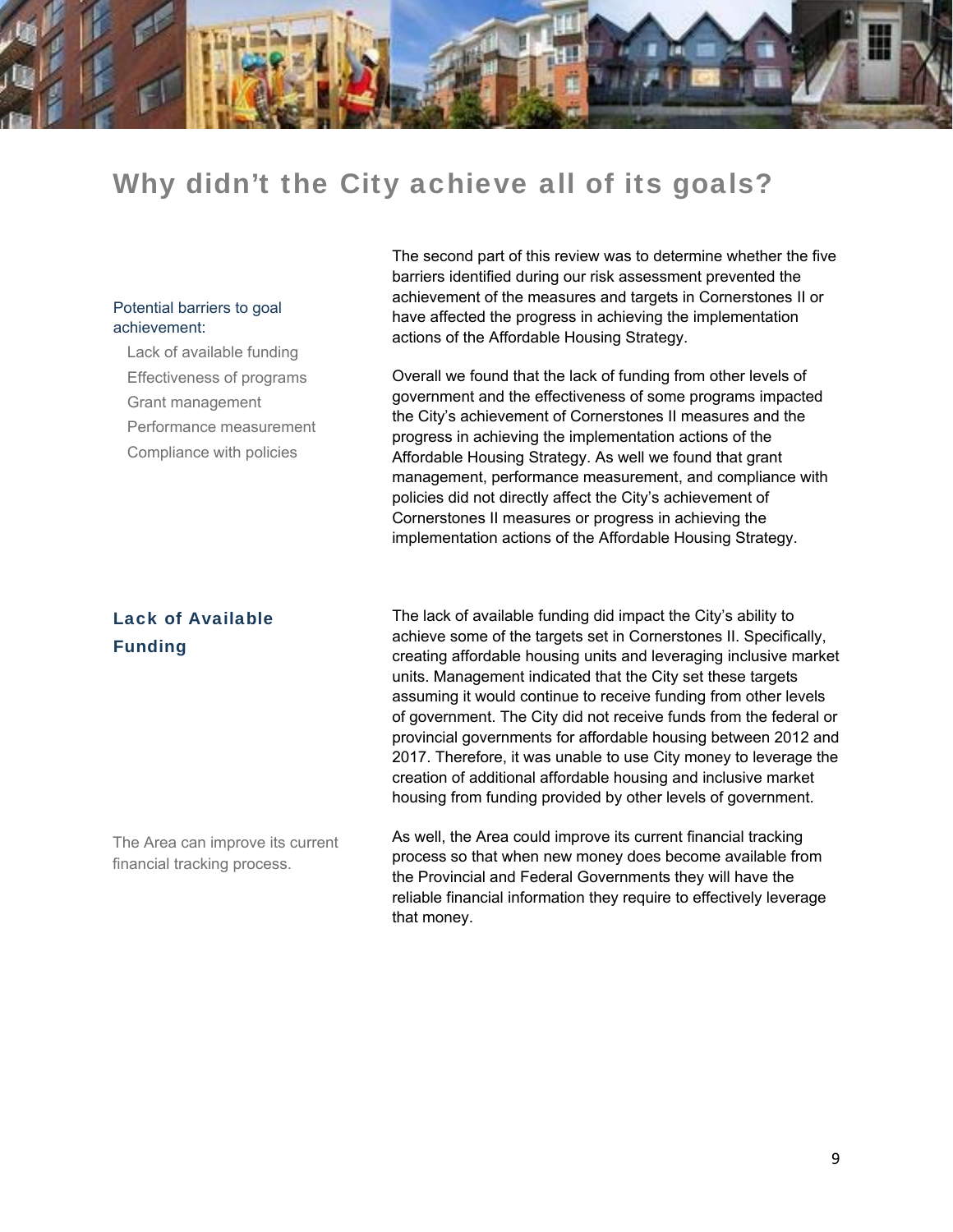We found that the Area does not have a strong, documented process for tracking:

What they have committed to spending funds on and why;

What they have actually spent funds on and what was achieved with that money; and

Which pool of money they are spending from (Cornerstones I, Cornerstones II, or the Affordable Housing Investment Plan)

From 2012 (the start of Cornerstones II) to 2017 the City budgeted \$33.5 million to spend on affordable housing. They also had money remaining from the funds provided by Cornerstones I available.

Throughout the years the Area has committed funds and spent them on grants and projects such as:



#### **Secondary Suites Grants**

The City provides two types of secondary suite grants: the first is to upgrade existing secondary suites, and the second is to help develop new secondary suites. Each are grants of up to \$20,000 to offset up to 50 percent of relevant costs. Property owners receiving a grant are required to rent to tenants with less than a defined level of income for their household size in Edmonton for 5 years.



#### **Housing Opportunities Program for Edmonton (HOPE) Grants**

HOPE provides grants of up to \$20,000 to eligible homeowners to bring homes that they live in up to a minimum standard of health and safety.



#### **Inclusionary Housing Program**

This program is also known as Developer Sponsored Affordable Housing. It creates affordable rental accommodation in new condominium developments through partnerships with developers.



#### **Other Council Approved Projects**

These are projects where City Council approves the City providing capital funding to encourage the development of affordable housing. Examples are the grants provided to develop surplus school sites, to Habitat for Humanity, for Blatchford, etc.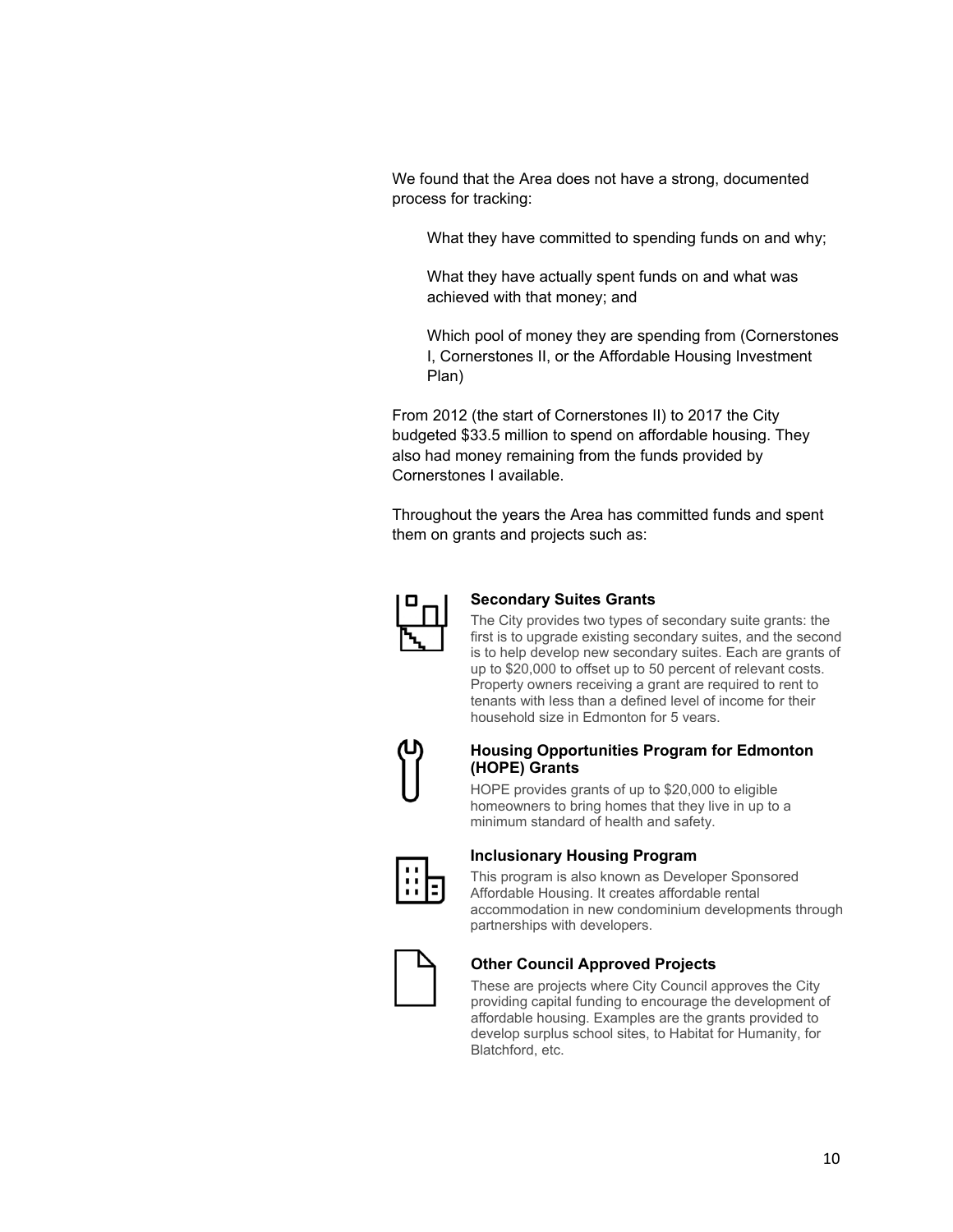At the end of each year unspent funds are transferred to the Affordable Housing Reserve Fund. This fund was established to assist the Area in delivering affordable housing units. Due to the unpredictable pattern of expenditures and involvement of other orders of government, this reserve permits unexpended funds to be retained and applied to support future funding requirements.

At the end of 2017 there was \$31.3 million in the reserve fund<sup>2</sup>. At the time of this review, the Area was unable to show us how much of this money has been committed to projects or grants and how much is available to help support future funding requirements. There is a risk that the City could miss opportunities to leverage money from other levels of government to increase the number of affordable housing units in the City, or meet other Affordable Housing Strategy goals.

Also at the time of the review, staff from the Area and the Financial Strategies and Budget Branch were involved in the tracking of expenditures and commitments. We found that the roles and responsibilities of these people have not been clearly defined and documented. As well, there is a lot of knowledge regarding past decisions that resides with a small group of people. If any of these people were to leave the City it would be difficult for someone new to understand the current financial information.

 $2$  At the time of the audit there was an additional \$17 million in remaining provincial block funding provided during Cornerstones I in a deferred long term revenue account.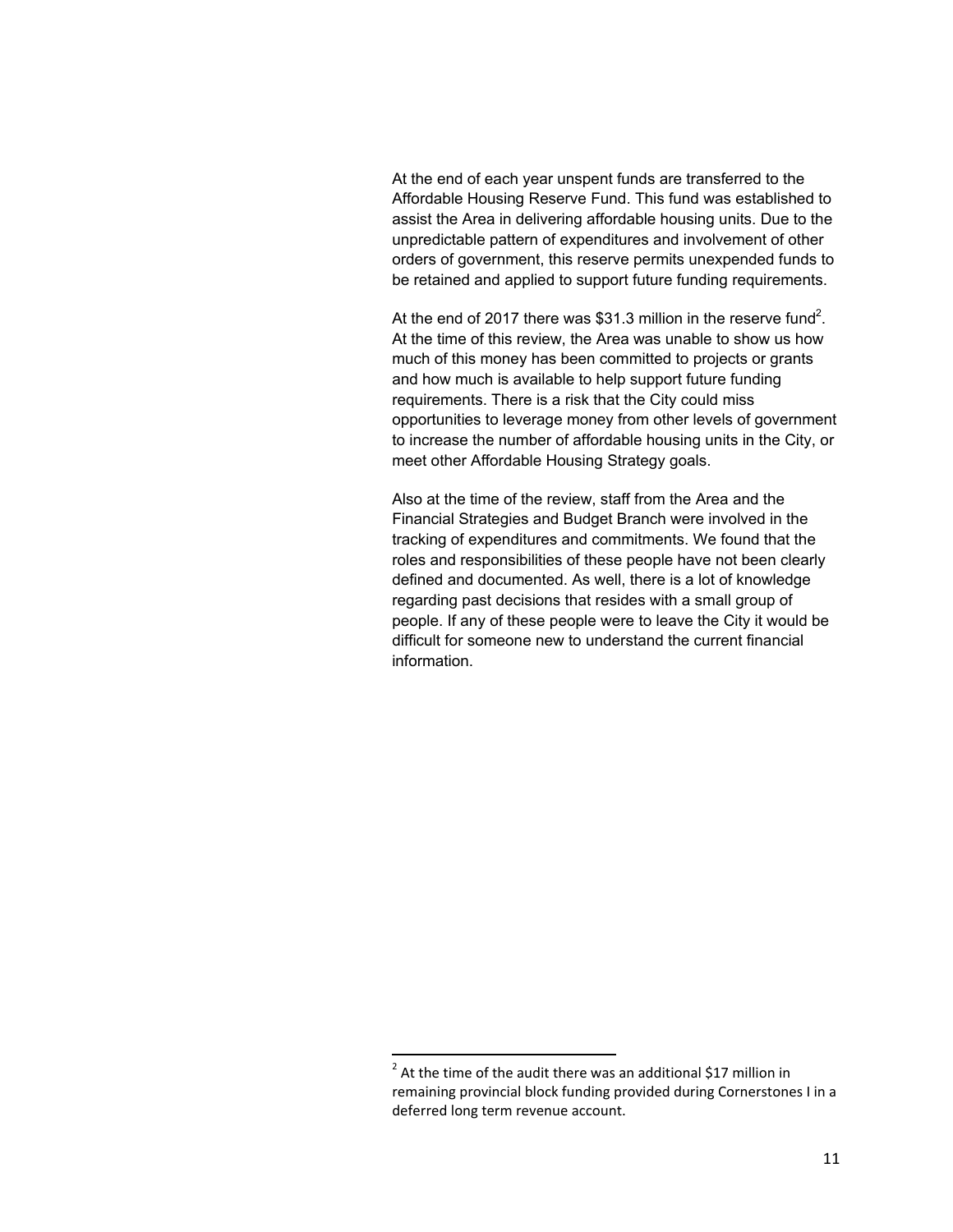#### Recommendation 1

Improve financial tracking

We recommend that the Director of Housing and Homelessness works with Financial Services Branch staff, to formalize, document, and implement a process to track affordable housing commitments and expenditures.

#### **Management Response**

#### Accepted

Housing and Homelessness will work with Finance and Corporate Services to formalize and document comprehensive financial tracking processes, which clearly define the roles and responsibilities of all staff involved in the tracking of expenditures and funding commitments for affordable housing.

Planned Implementation Date: March 31, 2019

Responsible Party: Director of Housing and Homelessness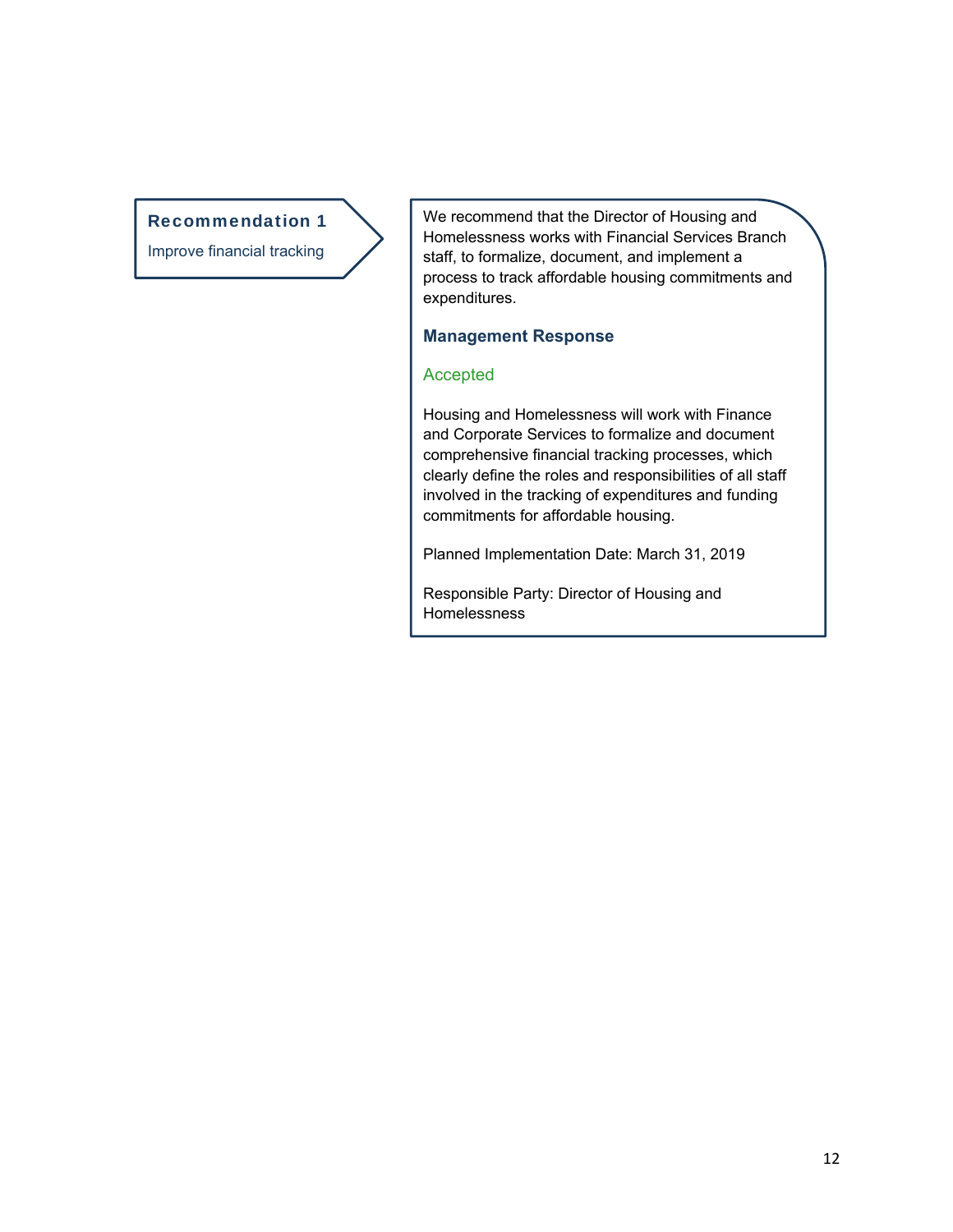Effectiveness of Program

The effectiveness of the programs the City chooses to fund impacts its ability to achieve the targets set in Cornerstones II and the Affordable Housing Strategy - specifically, the targets relating to increasing the supply of affordable housing in all areas of the City.

To assess the effectiveness of the City's affordable housing programs we relied partially on the results of an evaluation done by a consultant in 2015. They evaluated the effectiveness of eight affordable housing programs and recommended which programs the City should continue with based on their effectiveness. We assessed if the Area included these recommendations in the Affordable Housing Strategy.

We found the Area incorporated all of the findings and recommendations made by the consultant into the Affordable Housing Strategy. Specifically, the following five priorities are identified in the Affordable Housing Investment Plan and recommended by the consultant:

- 1. Surplus school sites
- 2. Developer sponsored affordable housing (inclusionary housing)
- 3. Secondary suites
- 4. Other Council approved projects

5. Fee Rebate for Affordable Housing Program3

All five programs recommended by the consultant were included in the Affordable Housing Strategy.

 $3$  This is a program where the City rebates municipal fees and charges for eligible affordable housing projects which typically represent 5 percent of the capital cost of a housing project. The City did not spend any money on this Program from 2012 to 2015 due to a lack of applications. The Area is anticipating this to increase as more projects are built.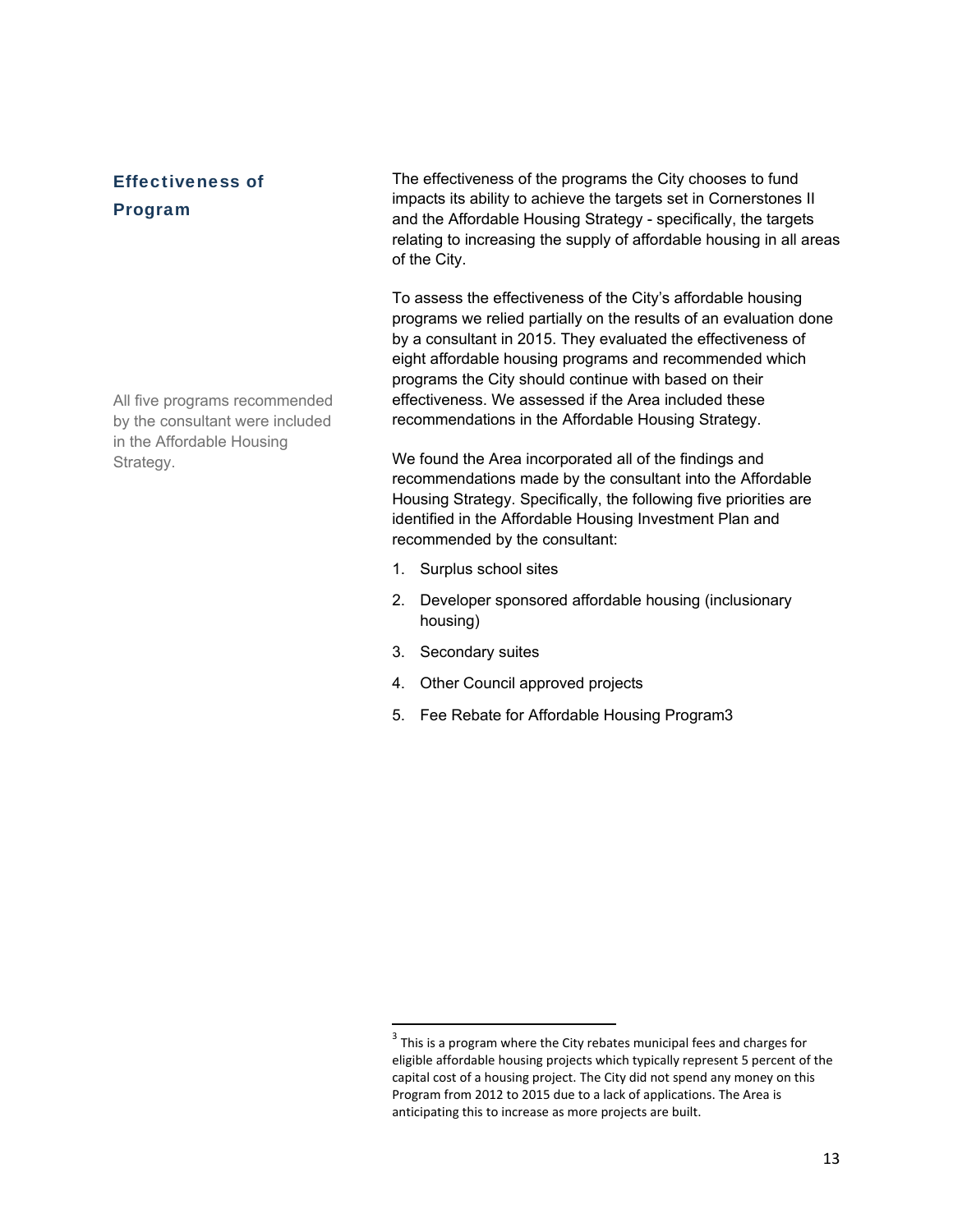We further assessed the cost effectiveness of these five programs by comparing the amount of money spent from 2012 to 2017 on the program and the amount of new units created.



**Developer Sponsored Affordable Housing** Cost: \$866,000 5 units created **\$173,200 average cost per unit**



**Habitat for Humanity** Cost: \$4.0 million 75 units created \$53,333 average cost per unit



**Surplus School Sites** Cost: \$4.2 million

112 units created \$37,500 average cost per unit



**New Secondary Suites Grants** Cost: \$3.2 million 162 units created **\$19,815 average cost per unit**

The new secondary suites grants appear to be the most cost effective use of funds to create new units. Surplus schools sites and Habitat for Humanity also appear to be relatively cost effective programs, as the cost per unit is low. The Developer Sponsored Affordable Housing Program appears to be the least cost effective with a much higher cost per unit than the other programs, so we decided to review it in further detail.

Developer sponsored affordable housing had the highest average cost per unit.

New secondary suite grants had the lowest average cost per unit.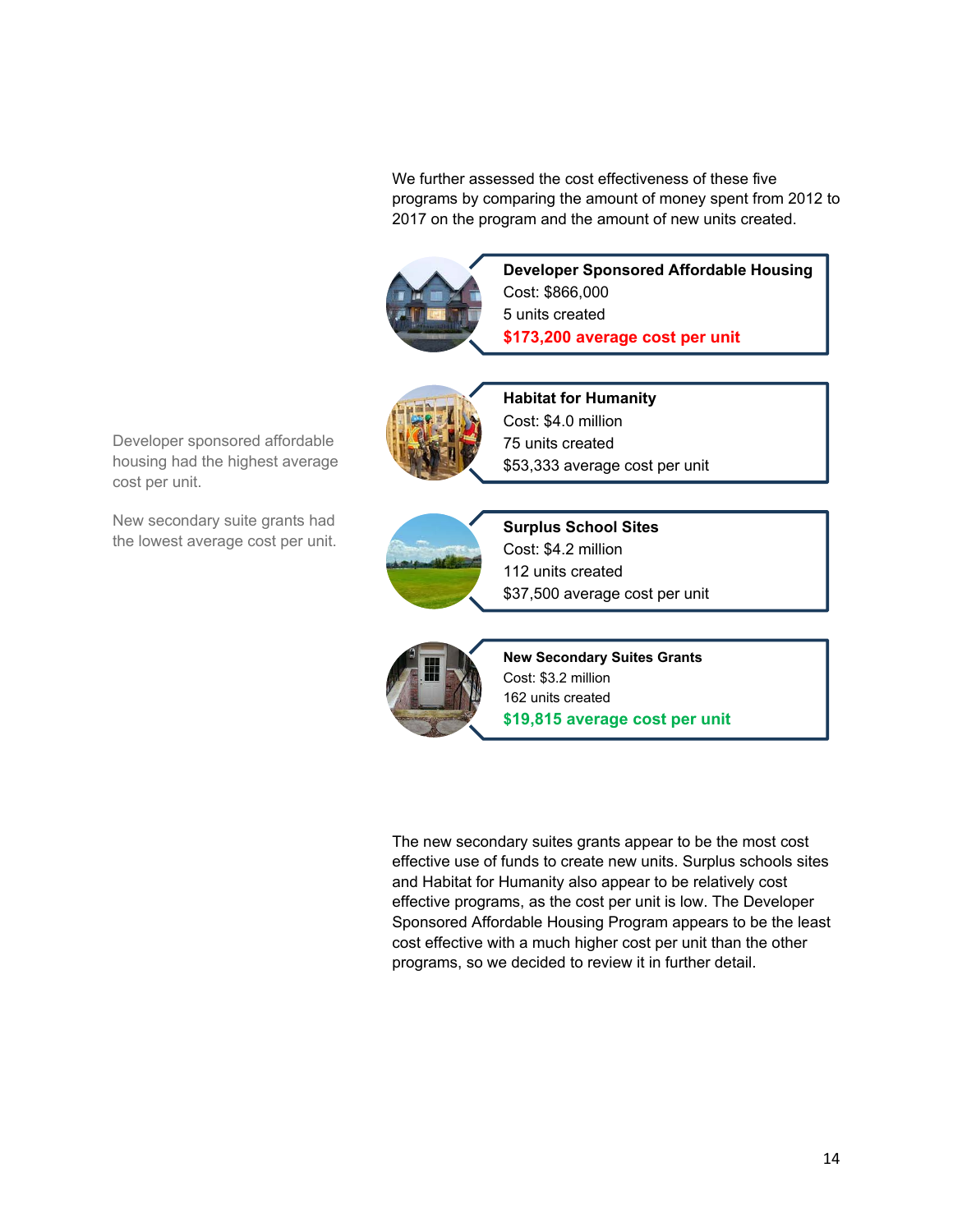#### **Developer Sponsored Affordable Housing Program**

Developers get enhanced development rights in exchange for giving the City:

- a) The option to purchase 5% of the units at 85% of market value,
- b) 15% of the sale price of 5% of the units as cashin-lieu, or
- c) A comparable public benefit (such as heritage preservation).

The Developer Sponsored Affordable Housing Program is intended to leverage private sector investment in affordable housing through re-zoning and the development approval process. For over a decade the City has pursued the development of an inclusionary housing program involving developer sponsored affordable housing. However, it wasn't formalized until 2015 when City Council officially adopted Policy C582: Developer Sponsored Affordable Housing (the Policy).

The Policy requires condominium developers who receive enhanced development rights (e.g., increases in allowable density) to enter into an agreement with the City. The agreement provides the City, at the discretion of the developer, with the option to purchase 5 percent of the units developed at 85 percent of market value or receive 15 percent of the sale price of the units as cash-in-lieu. The City would then be in a position to rent the units it purchased at below market rates.

The Policy also allows for a developer receiving enhanced development rights to provide a comparable public benefit, such as heritage preservation, instead of meeting the affordable housing requirements stated above.

According to the consultant hired by the City to assess the effectiveness of its affordable housing programs, inclusionary housing programs can be effective if they meet four criteria.

We found that the program has not been effective, as it has not met the first three criteria.

- **X** Increase the availability of affordable housing Since 2008, the City has only purchased 26 units in 5 developments for a cost of \$5.1 million. The City has received \$45,000 in cashin-lieu.
- **X** Broaden the range and choice of affordable housing units -There are no units with more than 2 bedrooms – the majority have 1 (73 percent) and the rest have 2 (27 percent).
- **X** Increase integration and dispersal of affordable housing across the city - The units are mostly located in developments in South Edmonton, with one development located in North Edmonton.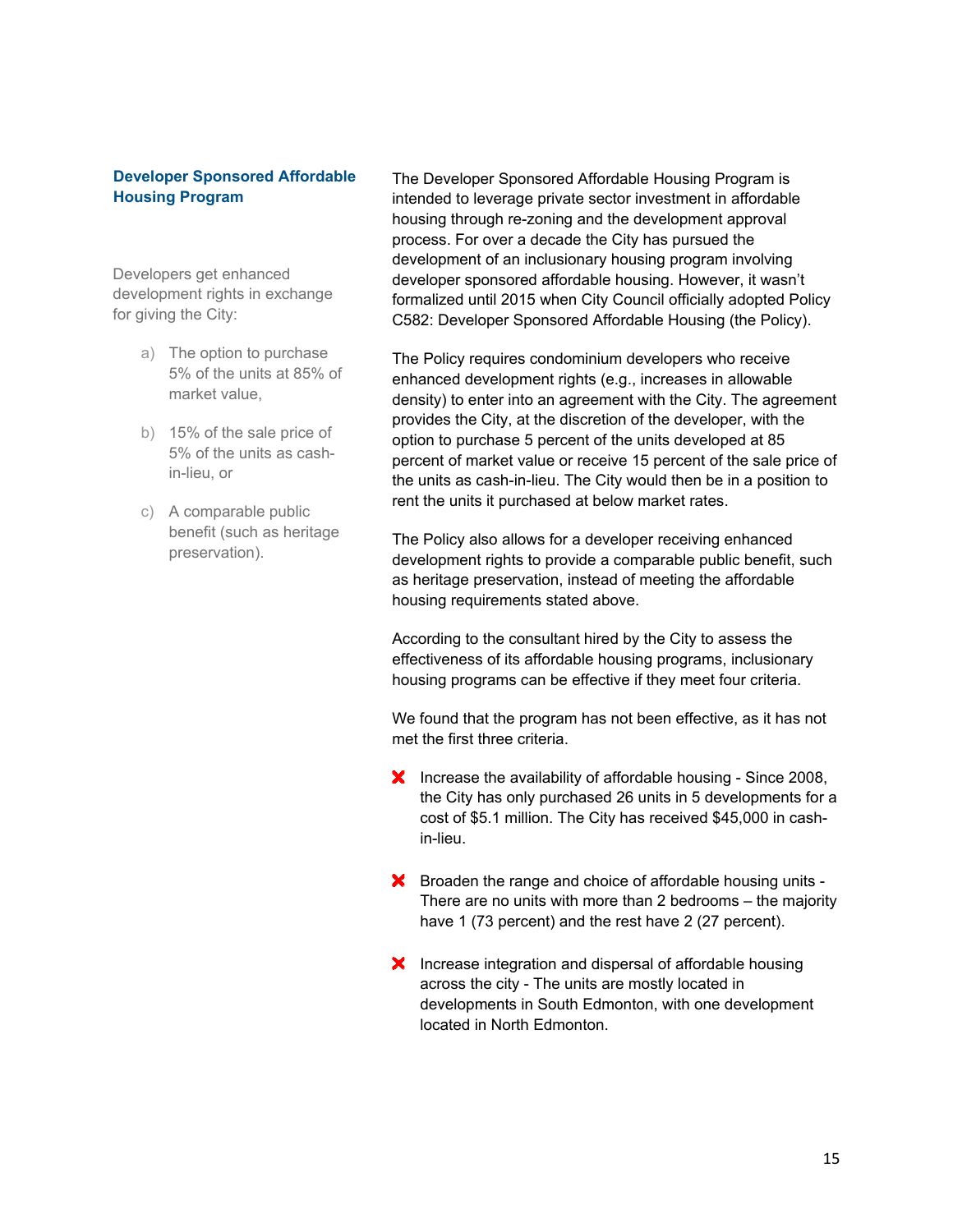However, the program has met one of the criteria:

 $\blacktriangleright$  Enhance partnering within the affordable housing sector by involving the private sector - The City has options to purchase 55 units, at 85 percent of their market value, in 8 current developments.

We found the following two main reasons the program has not been effective:

- 1. It is highly dependent on the market conditions (i.e., if developments don't get built the City can't buy units)
- 2. Limitations of the Policy (e.g., allowing a comparable public benefit instead of affordable housing)

#### **Market conditions**

The Policy states that it applies to any re-zoning that:

- a) Uses direct development control provision (DC1) or site specific development control provision (DC2),
- b) Meets the minimum project size requirements (12 units), and
- c) Increases the development rights from the base zoning.

When an application for re-zoning includes these three criteria, the City will include a clause in the bylaw that rezones the development. This clause provides three options to the developer to support the City's affordable housing goals.

Since the adoption of the Policy, the City has included these clauses in 28 rezoning bylaws. The clauses provide the following benefits related to the Policy:

- 21 give developers the option of selling the City units or paying cash in lieu for the units (total of 498 units)
- ► 6 give developers the option of selling the City units, without the option of the City receiving cash-in-lieu (total of 187 units);
- ► 1 allows the developer to enter into agreement with an affordable housing organization to use or operate a minimum of 10 percent of the units (total of 20 units)

However, it is not until the units are actually built and can be occupied that the City receives any benefit from them as affordable housing units. To date none of the 28 developments approved since the policy was adopted are ready to be purchased.

Regardless of the approval of zoning applications, developers may not move forward with building housing units due to market conditions. If units are not built, there is no affordable housing benefit provided to the City.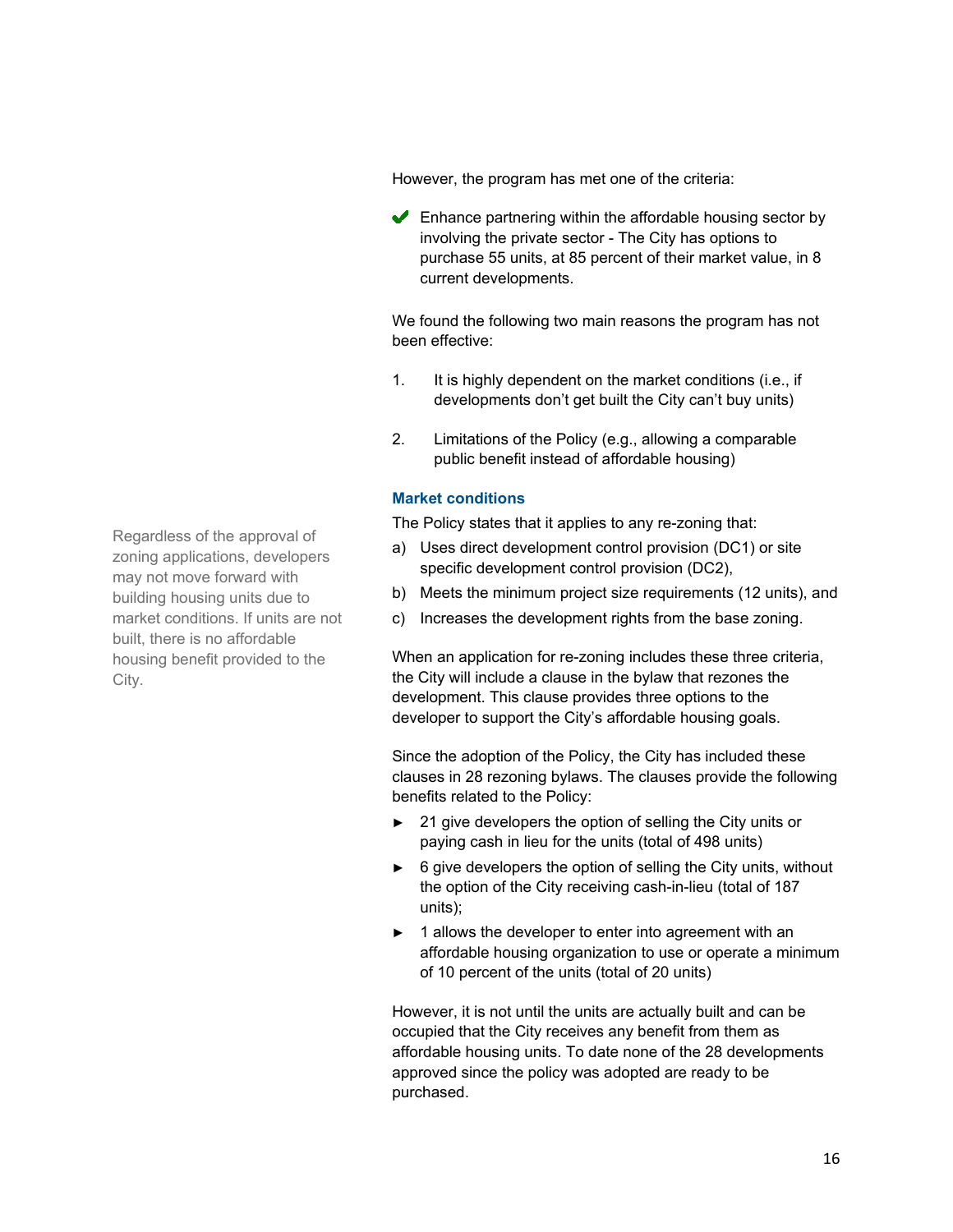The options available in the policy limit the affordable housing benefits for the City.

Although not effective or cost effective at this time, the developer sponsored affordable housing program has the potential to be an important part of the City's approach to accessing affordable housing.

#### **Policy options**

We found that the Policy also includes clauses that impact the effectiveness of the Program. For example, the policy allows developers to provide a comparable public benefit instead of giving the City the opportunity to purchase units or receive cashin-lieu. However, what this is and how it is decided is not included in the Policy. Since the Policy came into effect, 9 rezoning applications provided comparable public benefits (e.g., \$25,000 for public art to be located on site and building family oriented dwellings with a sustainable building design) instead of the option to purchase units or receive cash in lieu. The City lost the opportunity to purchase or receive cash-in-lieu for 96 units because of this.

The Policy also gives developers the choice to allow the City to purchase units or receive cash-in-lieu. By giving the developer the choice and not the City, there is a risk that the City will end up with no units and no cash. This is because, if the developer gives the City the opportunity to purchase expensive units instead of paying cash-in-lieu, the City will choose not to purchase the units as they would not be considered affordable. Management explained that the potential for these scenarios, where the City declines to purchase units and therefore ends up without anything, was required due to their interpretation of several sections of the current Municipal Government Act, which they feel does not give the City the right to impose affordable housing levies.

Although the program cannot be seen as effective or cost effective to date, it does have the potential to be an important part of the City's approach to improving access to affordable housing in the future. In order to ensure its success the Area should be continually evaluating it to ensure that it still meets the needs of the City and to determine if they should make any changes to increase the number of units and cash-in-lieu acquired.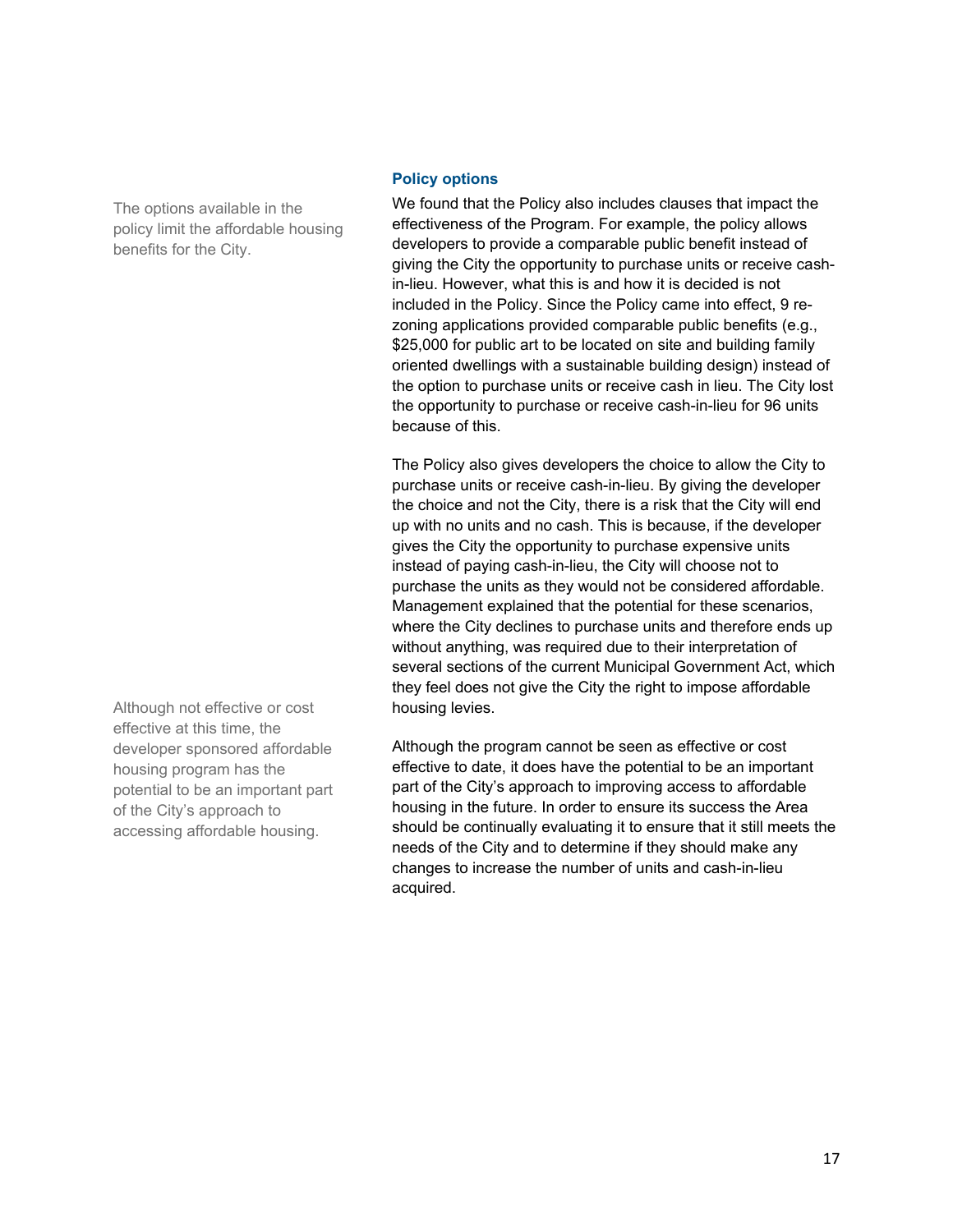#### Recommendation 2

Review developer sponsored affordable housing program

We recommend that the Director of Housing and Homelessness assesses the effectiveness of the Developer Sponsored Affordable Housing Program and policy to ensure its objectives are aligned with those of the Area and Council.

#### **Management Response**

#### Accepted

I

Housing and Homelessness will undertake a review of the effectiveness of the Developer Sponsored Affordable Housing Program and Policy c582 to ensure their effectiveness and alignment with Council objectives. This process will also include a review of the impacts of changes to the Municipal Government Act and the new City of Edmonton Charter on the program.

Planned Implementation Date: March 31, 2019

Responsible Party: Director of Housing and Homelessness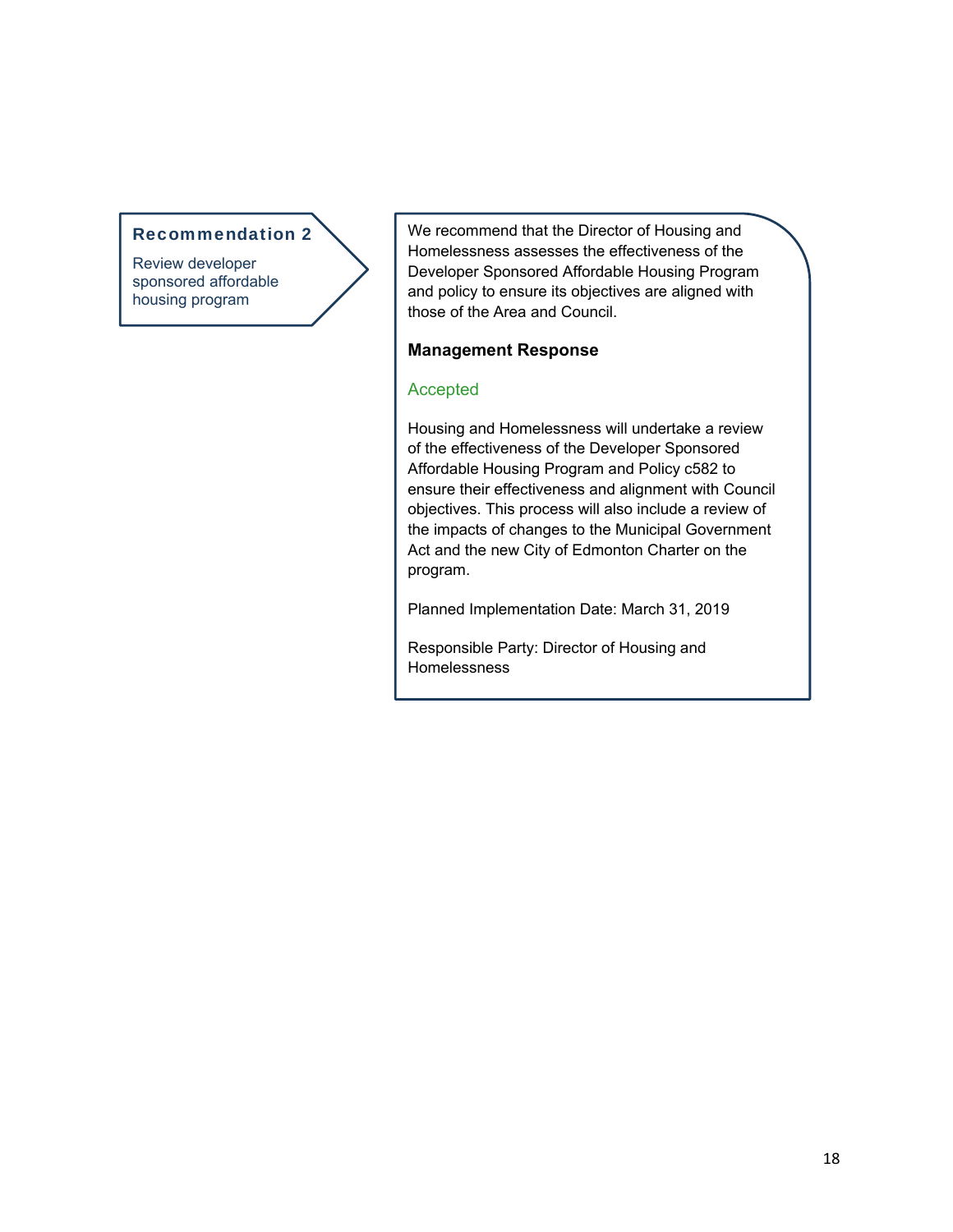#### Grant Management

The management of the grants provided by the City relating to affordable housing did not directly impact the City's ability to achieve the targets set in Cornerstones II. However, the lack of available funds from other orders of government limited the City's opportunities to leverage those funds and provide more grants to create affordable housing units and promote investment in Council approved higher density areas.

In 2017, the City provided grants for upgrading and building new secondary suites, to Habitat for Humanity to build new affordable housing units for families, and to build new affordable housing for seniors on a surplus school site.

The City's Administrative Directive A1460 Grant and Other City Contributions (the Directive) is meant to establish consistent practices for the administration of grant programs and other contributions to ensure accountability, effective oversight and reporting of outcomes achieved.

The Directive defines a grant as a contribution where eligibility criteria and/or stipulations are compulsory for the recipient, there is a formal application and selection process and there is a future obligation attached to the contribution. As well, it provides Grant Administration Steps that should be followed for all grant programs. These include instructions to follow during the following six stages of the Grant Administration Cycle:

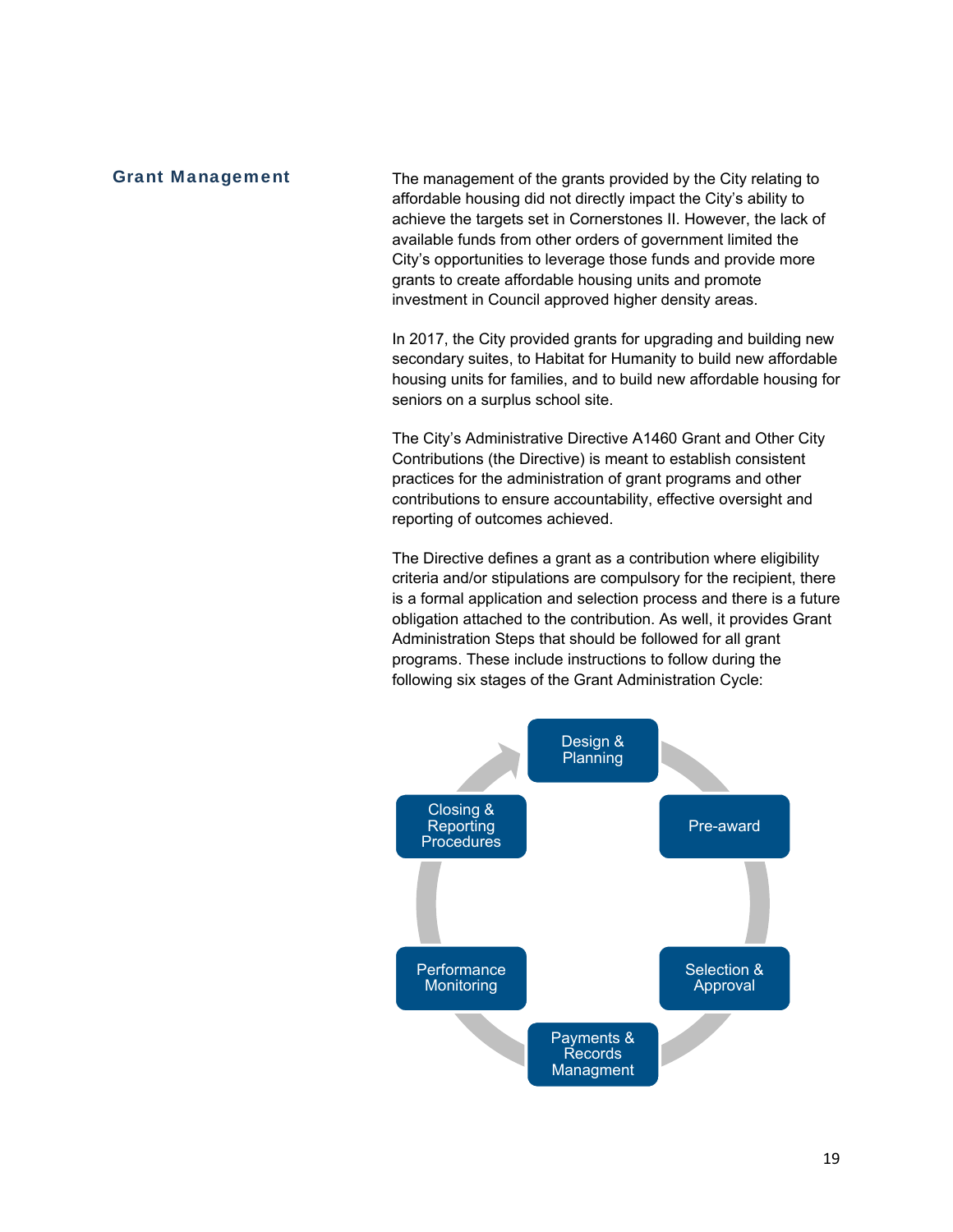We assessed the Area's compliance with the Grant Administration Steps in the Directive for the secondary suites grants and the long term affordable housing grants (Habitat for Humanity and surplus school site). We found that the Area complied with all the Grant Administration Steps in the Directive except the following:

Performance Monitoring – The Directive requires that the Area monitors the grant recipient's compliance to the terms and conditions of the grant agreement. For the secondary suite grants the Area indicated that they did not have the resources to ensure that the secondary suites they provided grant money to build were being rented out to someone that qualifies for affordable housing.

Closing and Reporting Procedures – The Directive requires that the grant program manager reports on the outcomes of the grant program to stakeholders annually or more frequently as required. The results of the Secondary Suites and Long Term Affordable Housing grant programs have not been reported on publically since 2015.

#### Recommendation 3

Comply with Grant and Other City Contributions directive

We recommend that the Director of Housing and Homelessness ensures the grant programs administered by the Area are in compliance with Directive A1460, specifically relating to the Performance Monitoring and Closing and Reporting Procedures stages of the Grant Administration Cycle.

#### **Management Response**

#### **Accepted**

Housing and Homelessness will review existing housing grant program processes and procedures and take the steps necessary to ensure the programs are in compliance with Directive A1460. We will also work our new branch colleagues in Community Resources to identify any additional steps that may be taken to enhance administrative efficiency and reporting.

Planned Implementation Date: March 31, 2019

Responsible Party: Director of Housing and Homelessness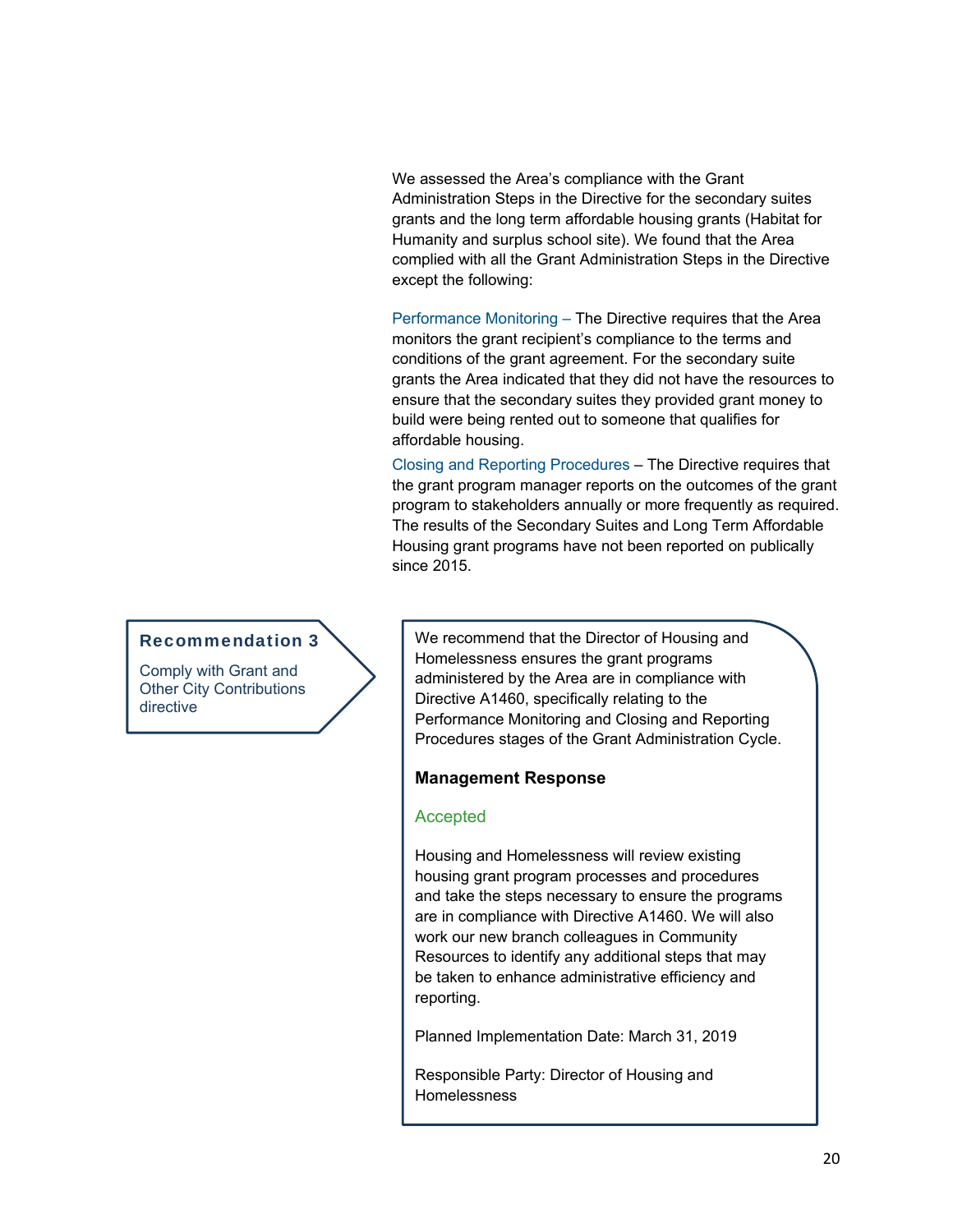#### **Performance Measurement**

How the Area measured and reported on its achievement of the Cornerstones II outcomes and its progress towards achieving the objectives of the Affordable Housing Strategy did not directly impact its actual achievement of the outcomes and objectives. However, it did impact the Area's ability to demonstrate its progress and challenges in achieving the outcomes and objectives and having the use of good information for program governance.

Cornerstones II included a Performance Evaluation Framework and the Affordable Housing Strategy included a monitoring and performance measurement framework. However, the Area did not use them to evaluate and report on the success and challenges of achieving the desired outcomes of the program past 2013.

We also found that the Area currently does not have a formal, documented performance management framework. This would clearly define roles, responsibilities, accountabilities, and procedures for performance management activities. Not having a documented performance management framework affects the ability of the Area to consistently and systematically collect, analyze, utilize, and report on its performance in relation to the strategies.

We recommend that the Director of Housing and Homelessness develops and implements a formal performance management framework.

#### **Management Response**

#### **Accepted**

A formal monitoring and performance measurement framework was included in the Affordable Housing Strategy approved by Council in 2015. However, the Framework is very robust and includes over twenty measures, which makes it difficult to operationalize. Housing and Homelessness will review the existing framework and develop a new performance management system that focuses on a smaller number of measures that prioritize information needed for effective decision-making.

Planned Implementation Date: December 31, 2018

Responsible Party: Director of Housing and Homelessness

#### Recommendation 4

Develop a performance management framework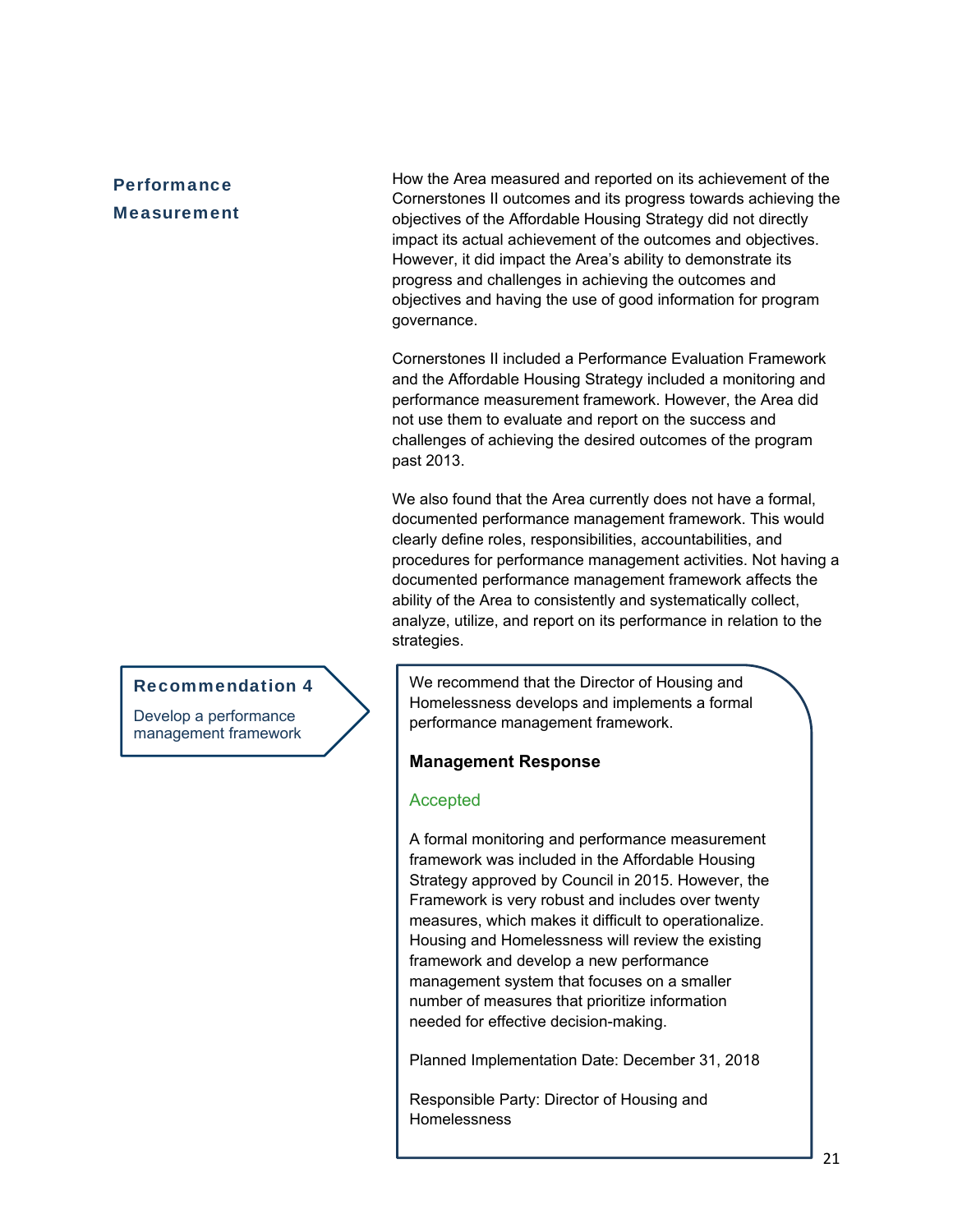#### Compliance with Policies

The City has the following five policies that directly relate to affordable housing:

C435: The Identification and Acquisition of Land for Social Housing

C436: Site Selection Guidelines for Senior Citizen and Family Social Housing

C437: The Lease or Sale of City‐Owned Land for Social Housing Development

C582: Developer Sponsored Affordable Housing

C438: Social Housing Capital and Operating Subsidy Agreements

Overall we found that these policies did not seem to prevent the achievement of Cornerstones II outcomes or affect the progress in achieving the implementation actions of the Affordable Housing Strategy.

However, we did find that four of the policies (C435, C436, C437, & C438) are 30 years old and contain outdated processes and terminology.

Additionally, the current policies do not align with the goals and objectives of the Affordable Housing Strategy and individual programs. For example one of the objectives in the Affordable Housing Strategy is for the City to play a direct role in increasing supply of affordable housing. Policy C435: The Identification and Acquisition of Land for Social Housing states that:

*The City will identify the need for sites and will negotiate for the acquisition of sites for family and social housing in all new residential neighbourhoods to provide an area of net residential land sufficient to provide family and social housing for five percent of the population of the residential neighbourhood at appropriate densities subject to City Council approval.* 

On the surface this sounds like it should help the area increase the supply of affordable housing, however, the Area told us that it is no longer relevant as the City does not have the authority to ask for specific parcels of land from developers. Therefore, this

The policies did not prevent the achievement of the outcomes or actions.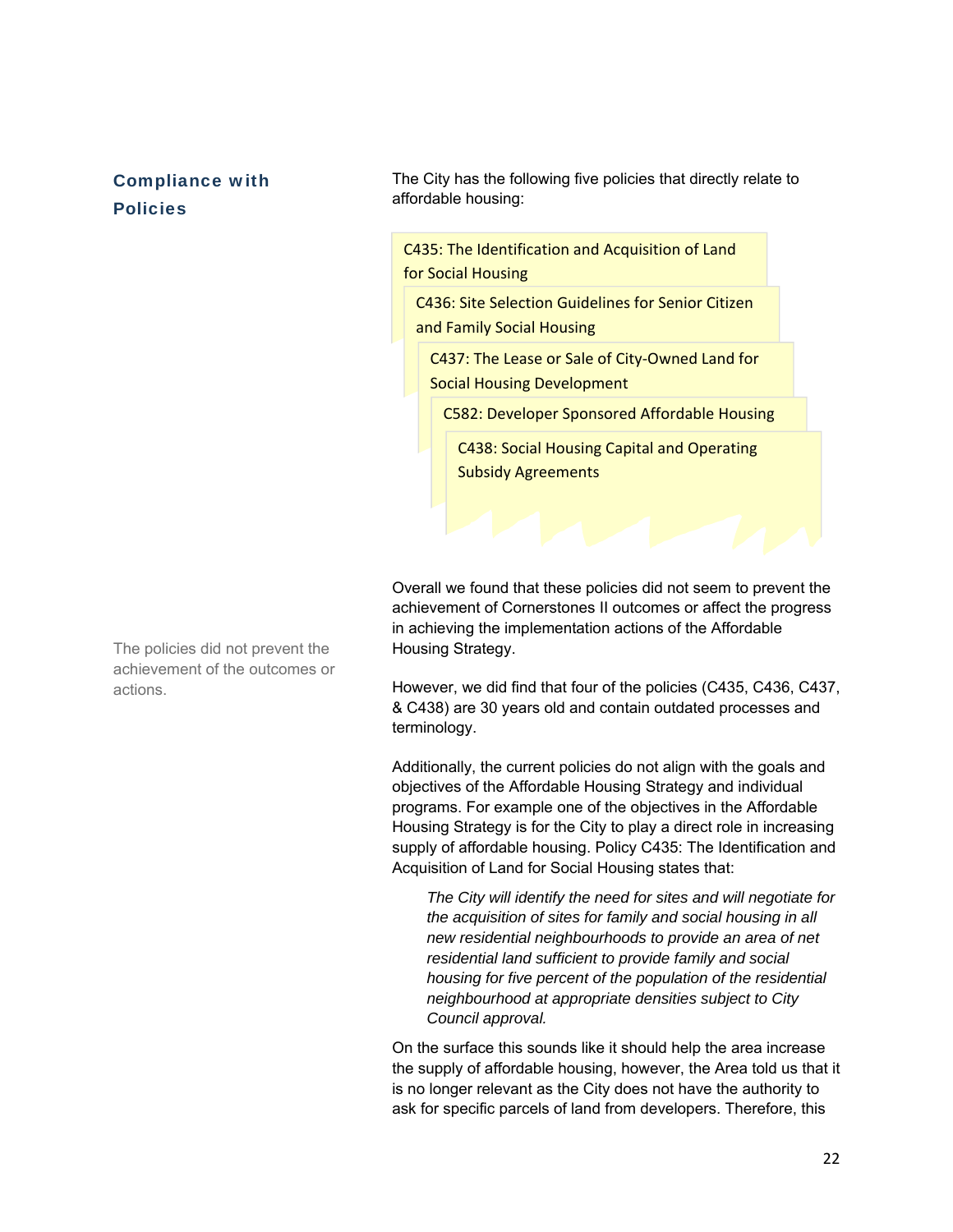policy is not aligned to the Strategy neither is it helping the City achieve the objectives of the Strategy.

We also found the Area does not comply with all the procedures in the policies. For example, the Area is not currently following the guidelines in Policy C436: Site Selection Guidelines for Senior Citizen and Family Social Housing as they are outdated. The Area follows more current guidelines set up by the City's planning area and is in consultation with stakeholders to update these site selection guidelines.

The potential risks of having outdated policies are:

There may be an impact on the achievement of the Area's objectives and those of Council.

Roles, responsibilities, and accountabilities are not clear.

Lack of consistency or understanding in the Area.

Other, newer City policies may not align with the affordable housing policies.

The Area may not be providing the best value to citizens and Council.

The policies should be aligned to the goals and objectives of the Strategy and individual programs to help facilitate achievement of the Area's and Councils objectives.

Policies are outdated and do not align with strategy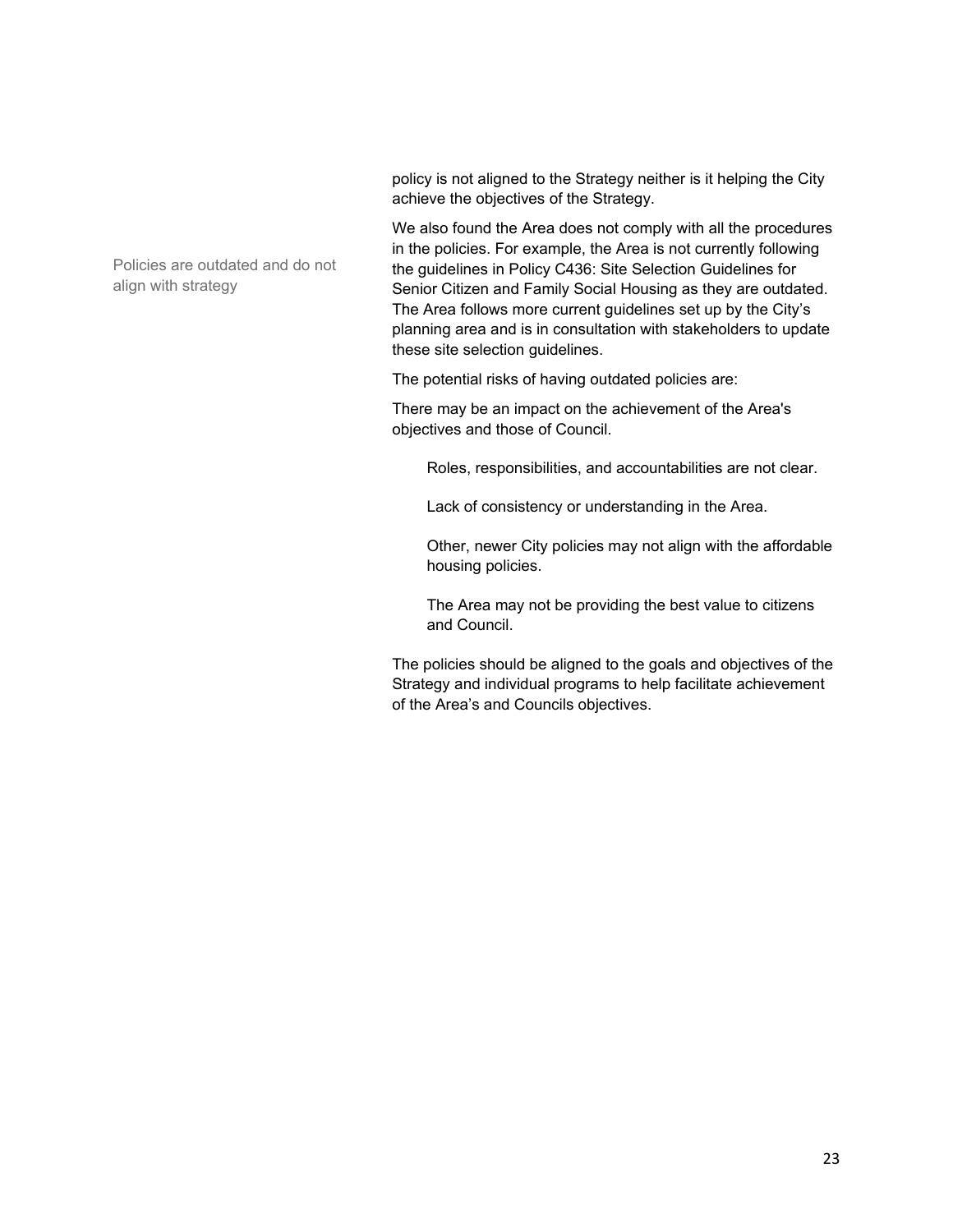#### Recommendation 5

Update policies

We recommend that the Director of Housing and Homelessness ensures the City policies relating to affordable housing are reviewed and updated to ensure they align to the goals and objectives of the City in relation to affordable housing.

#### **Management Response**

#### Accepted

Policies related to affordable housing will be reviewed and updated to ensure they align with the goals and objectives of the City in relation to affordable housing. This review will be conducted in close partnership with the Law branch, since a large number of previous and current agreements may make reference these policies. Policies that are no longer relevant will be repealed and those that do not reflect current practice will be amended or replaced.

Planned Implementation Date: June 30, 2019

Responsible Party: Director of Housing and Homelessness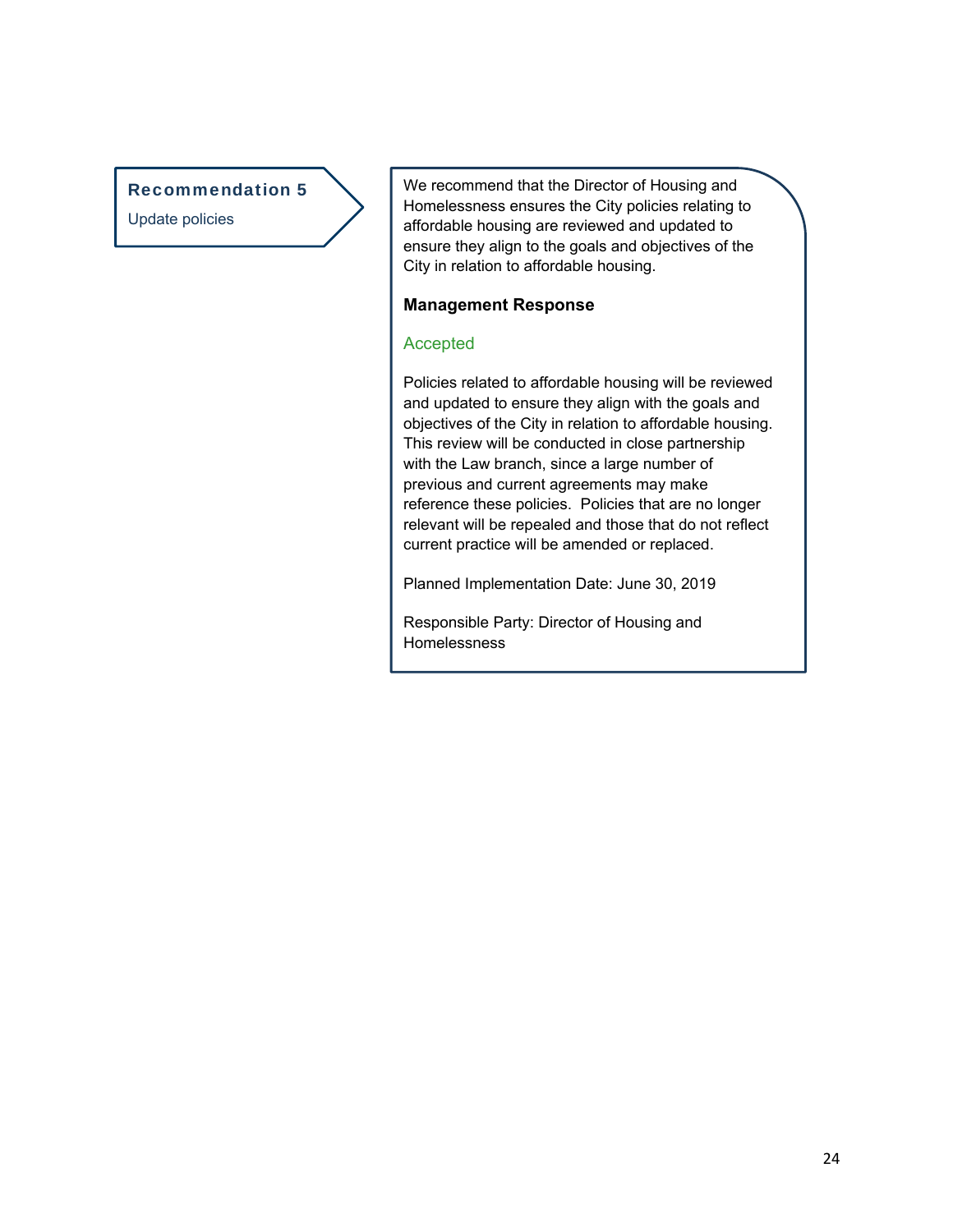

# Conclusion

We found that the City did not achieve most of the targets set out in Cornerstones II and has not achieved all of the implementation actions within the specified timeframes identified in the Affordable Housing Strategy.

We further reviewed five areas that we felt were potential barriers to the achievement of the targets and actions. We found that lack of available funding from other levels of government and the effectiveness of some programs directly impacted the achievement of the targets and actions. We also found that grant management, performance measurement, and compliance with policies did not directly impact the achievement of the targets and actions.

We made five recommendations to improve the Area's ability to achieve the future goals of the affordable housing program.

We wish to thank management and staff of the Area for their cooperation and support during the review.